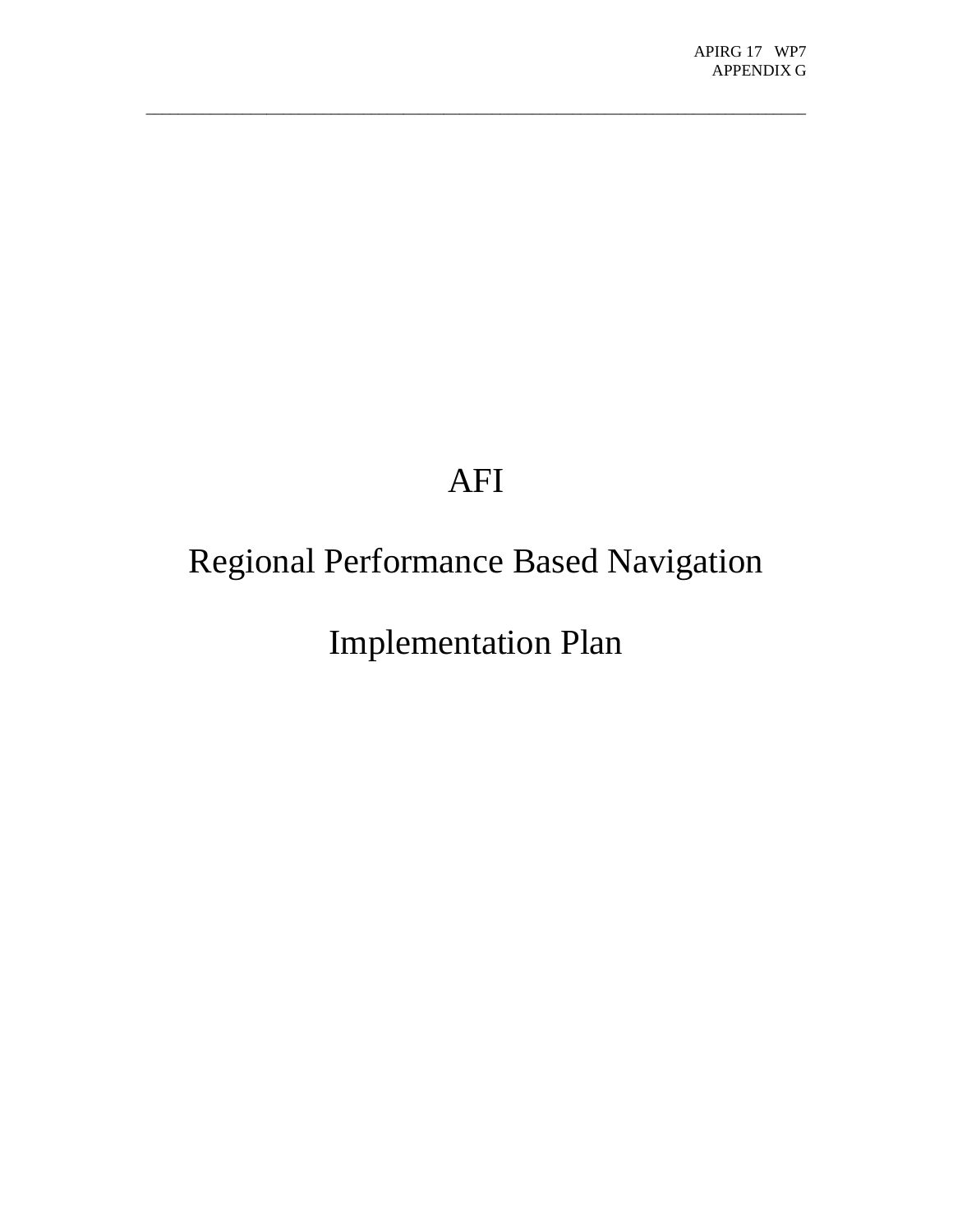L,

# **Table of Contents**

| 1.               |                                                            |  |
|------------------|------------------------------------------------------------|--|
| 2.               |                                                            |  |
| 3.               |                                                            |  |
| $\overline{4}$ . |                                                            |  |
| 5.               |                                                            |  |
| б.               |                                                            |  |
| 7.               | Near Term (2008-2012) Mid Term (2013-2016) and Long Term   |  |
|                  |                                                            |  |
| 8.               |                                                            |  |
| 9.               |                                                            |  |
| 10.              |                                                            |  |
| 11.              |                                                            |  |
| 12.              |                                                            |  |
| 13.              |                                                            |  |
| 14.              |                                                            |  |
| 15.              |                                                            |  |
| 16.              |                                                            |  |
| 17.              |                                                            |  |
| 18.              |                                                            |  |
| 19.              |                                                            |  |
| 20.              |                                                            |  |
| 21.              |                                                            |  |
| 22.              |                                                            |  |
| 23.              | Long Term (2016 and Beyond): Achieving a Performance-Based |  |
|                  |                                                            |  |
| 24.              |                                                            |  |
| 25.              | Summary of Long Term Key Strategies (2017 and Beyond)  17  |  |
| 26.              |                                                            |  |
| 27.              |                                                            |  |
| 28.              |                                                            |  |
| 29.              |                                                            |  |
| 30.              |                                                            |  |
| 31.              |                                                            |  |
| 32.              |                                                            |  |
| 33.              |                                                            |  |
|                  |                                                            |  |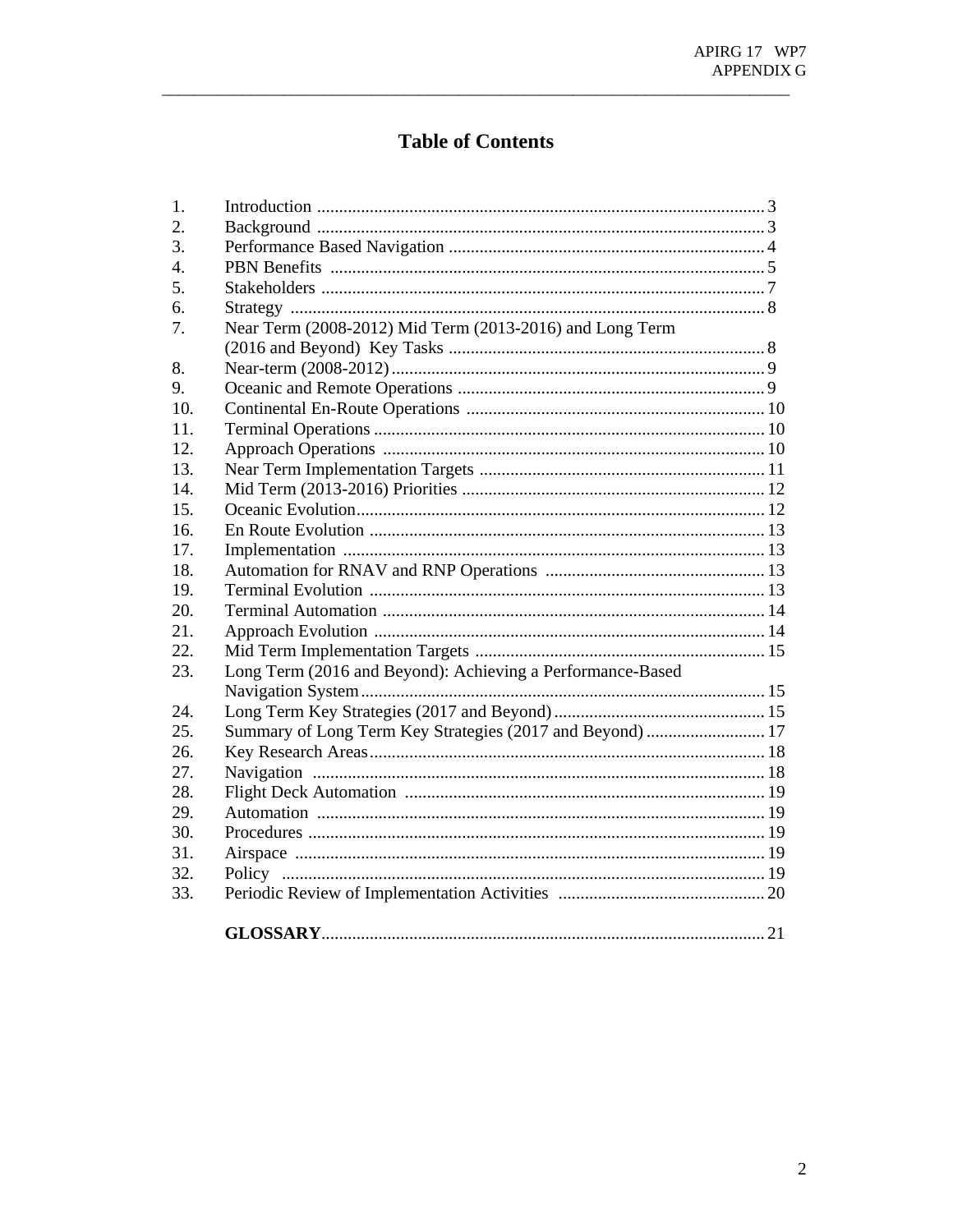#### **1. Introduction**

1.1 The AFI Region Performance Based Navigation (PBN) Implementation Plans details the framework within which the ICAO PBN concept will be implemented in the AFI Region for the foreseeable future. The Plan is guided by ICAO Doc. 9613 and relevant SARPs. The primary driver for this Plan is to maintain and increase safety, air traffic demand and capacity, and services and technology in consultation with relevant stakeholders. The AFI Region Plan also supports national and international interoperability and global harmonization.

\_\_\_\_\_\_\_\_\_\_\_\_\_\_\_\_\_\_\_\_\_\_\_\_\_\_\_\_\_\_\_\_\_\_\_\_\_\_\_\_\_\_\_\_\_\_\_\_\_\_\_\_\_\_\_\_\_\_\_\_\_\_\_\_\_\_\_\_\_\_\_\_\_\_\_\_\_\_

### **2. BACKGROUND**

- 2.1 The continuing growth of aviation places increasing demands on airspace capacity and emphasizes the need for the optimum utilization of the available airspace.
- 2.2 Growth in scheduled and GA aircraft is expected to increase point-to-point and direct routings. The increasing cost of fuel also presents a significant challenge to all segments of the aviation community. This anticipated growth and higher complexity of the air transportation system could result in increased flight delays, schedule disruptions, choke points, inefficient flight operations, and passenger inconvenience, particularly when unpredictable weather and other factors constrain airport capacity. Without improvements in system efficiency and workforce productivity, the aviation community and cost of operations will continue to increase. Upgrades to the air transportation system must leverage current and evolving capabilities in the near term, while building the foundation to address the future needs of the aviation community stakeholders. These circumstances can be partially alleviated by efficiencies in airspace and procedures through the implementation of PBN concepts.
- 2.3 In setting out requirements for navigation applications on specific routes or within a specific airspace, it is necessary to define requirements in a clear and concise manner. This is to ensure that both flight crew and ATC are aware of the on-board area navigation (RNAV) system capabilities and to ensure that the performance of the RNAV system is appropriate for the specific airspace requirements.
- 2.4 The early use of RNAV systems arose in a manner similar to conventional ground-based routes and procedures. A specific RNAV system was identified and its performance was evaluated through a combination of analysis and flight testing. For domestic operations the initial systems used VOR and DME for their position estimation. For oceanic operations, inertial navigation systems (INS) were employed.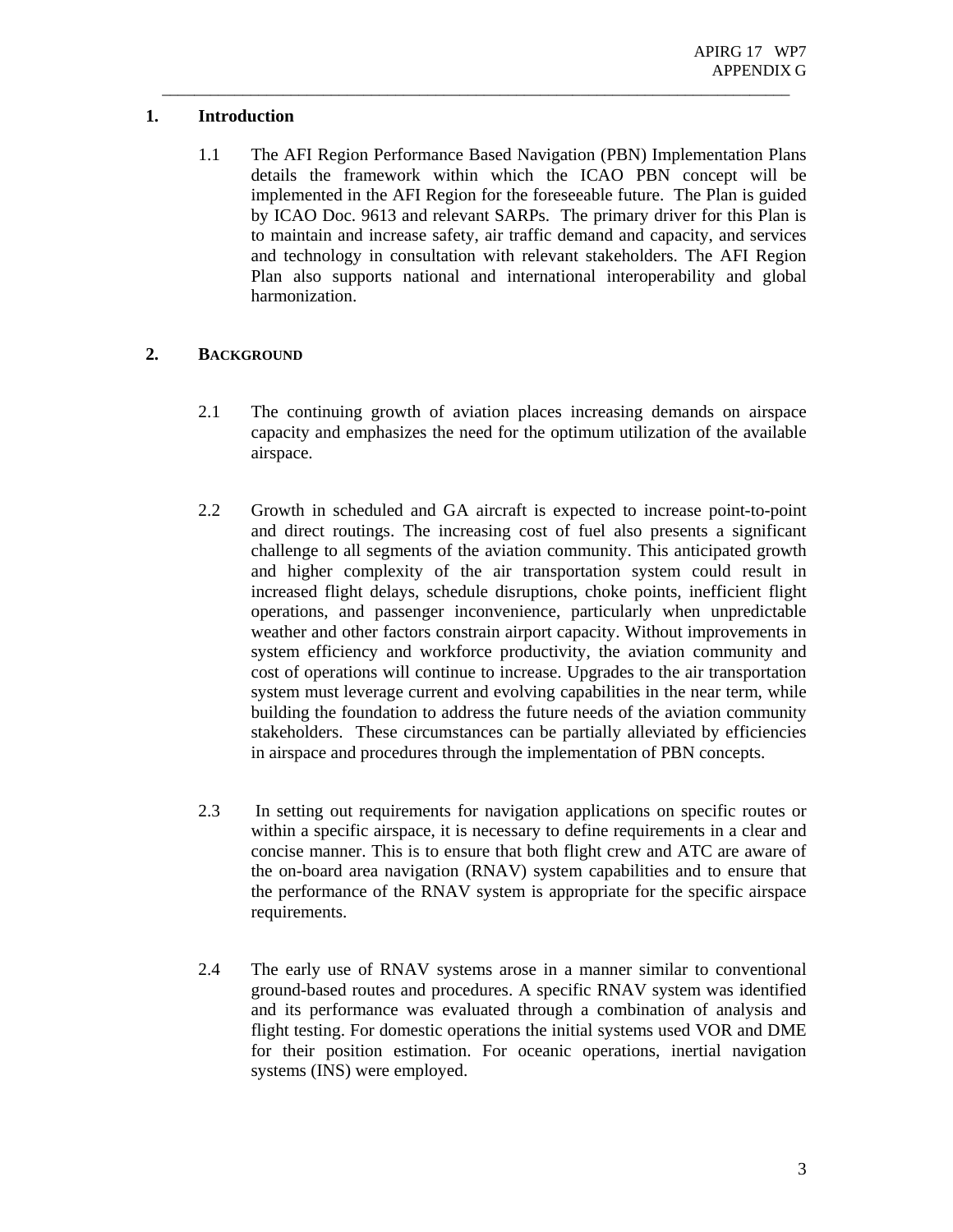2.5 These 'new' systems were developed, evaluated and certified. Airspace and obstacle clearance criteria were developed on the basis of available equipment performance. Requirements specifications were based upon available capabilities and, in some implementations, it was necessary to identify the individual models of equipment that could be operated within the airspace concerned.

\_\_\_\_\_\_\_\_\_\_\_\_\_\_\_\_\_\_\_\_\_\_\_\_\_\_\_\_\_\_\_\_\_\_\_\_\_\_\_\_\_\_\_\_\_\_\_\_\_\_\_\_\_\_\_\_\_\_\_\_\_\_\_\_\_\_\_\_\_\_\_\_\_\_\_\_\_\_

2.6 Such prescriptive requirements result in delays to the introduction of new RNAV system capabilities and higher costs for maintaining appropriate certification. To avoid such prescriptive specifications of requirements, the PBN concept introduces an alternative method for defining equipage requirements by specification of the performance requirements. This is termed Performance Based Navigation (PBN).

#### **3. PERFORMANCE BASED NAVIGATION**

- 3.1 Performance based navigation (PBN) is a concept that encompasses both area navigation (RNAV) and required navigation performance (RNP) and revises the current RNP concept. Performance based navigation is increasingly seen as the most practical solution for regulating the expanding domain of navigation systems.
- 3.2 Under the traditional approach, each new technology is associated with a range of system-specific requirements for obstacle clearance, aircraft separation, operational aspects (e.g. arrival and approach procedures), aircrew operational training and training of air traffic controllers. However, this system-specific approach imposes an unnecessary effort and expense on States, airlines and air navigation services (ANS) providers.
- 3.3 Performance based navigation eliminates the need for redundant investment in developing criteria and in operational modifications and training. Rather than build an operation around a particular system, under performance based navigation the operation is defined according to the operational goals, and the available systems are then evaluated to determine whether they are supportive.
- 3.4 The advantage of this approach is that it provides clear, standardized operational approvals which enable harmonized and predictable flight paths which result in more efficient use of existing aircraft capabilities, as well as improved safety, greater airspace capacity, better fuel efficiency, and resolution of environmental issues.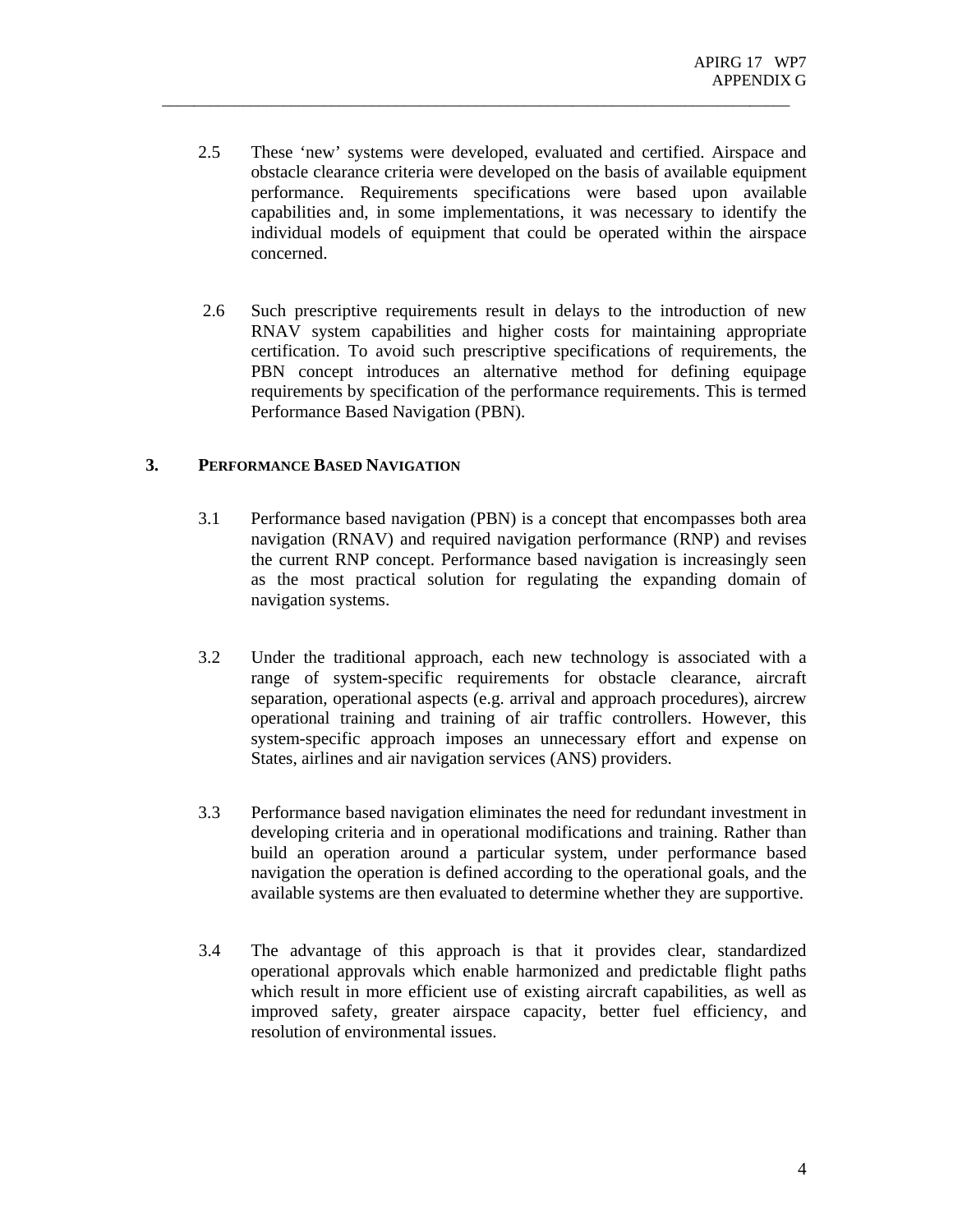3.5 The PBN concept specifies aircraft RNAV system performance requirements in terms of accuracy, integrity, availability, continuity and functionality needed for the proposed operations in the context of a particular Airspace Concept. The PBN concept represents a shift from sensor-based to performance-based navigation. Performance requirements are identified in navigation specifications, which also identify the choice of navigation sensors and equipment that may be used to meet the performance requirements. These navigation specifications are defined at a sufficient level of detail to facilitate global harmonization by providing specific implementation guidance for States and operators.

\_\_\_\_\_\_\_\_\_\_\_\_\_\_\_\_\_\_\_\_\_\_\_\_\_\_\_\_\_\_\_\_\_\_\_\_\_\_\_\_\_\_\_\_\_\_\_\_\_\_\_\_\_\_\_\_\_\_\_\_\_\_\_\_\_\_\_\_\_\_\_\_\_\_\_\_\_\_

- 3.6 Under PBN, generic navigation requirements are defined based on the operational requirements. Operators are then able to evaluate options in respect of available technologies and navigation services that could allow these requirements to be met. The chosen solution would be the most cost effective for the operator, rather than a solution being imposed as part of the operational requirements. Technologies can evolve over time without requiring the operation itself to be revisited, as long as the requisite performance is provided by the RNAV system. As part of the future work of the ICAO it is anticipated that other means for meeting the requirements of the Navigation Specifications will be evaluated and may be included in the applicable Navigation Specifications, as appropriate.
- 3.7 ICAO's Performance Based Navigation (PBN) concept aims to ensure global standardisation of RNAV and RNP specifications and to limit the proliferation of navigation specifications in use world-wide. It is a new concept based on the use of Area Navigation (RNAV) systems. Significantly, it is a move from a limited statement of required performance accuracy to more extensive statements for required performance in terms of accuracy, integrity, continuity and availability, together with descriptions of how this performance is to be achieved in terms of aircraft and flight crew requirements.

#### **4. PBN BENEFITS**

- 4.1 PBN offers a number of advantages over the sensor-specific method of developing airspace and obstacle clearance criteria. These include:
	- a) Reduces need to maintain sensor-specific routes and procedures, and their associated costs. For example, moving a single VOR ground facility can impact dozens of procedures, as that VOR can be used on routes, VOR approaches, as part of missed approaches, etc. Adding new sensor specific procedures will compound this cost, and the rapid growth in available navigation systems would soon make system-specific routes and procedures unaffordable.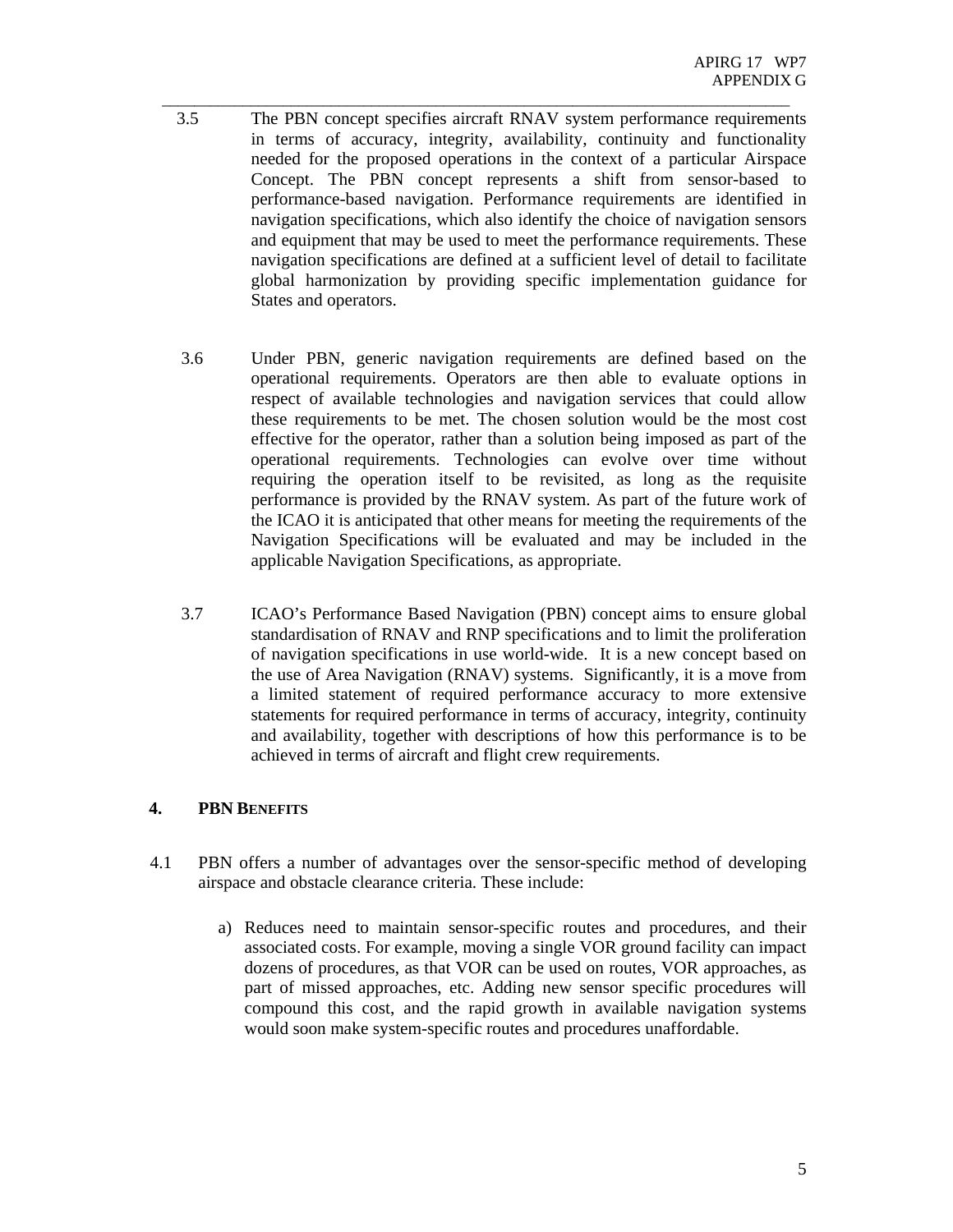b) Avoids need for development of sensor-specific operations with each new evolution of navigation systems, which would be cost-prohibitive. The expansion of satellite navigation services is expected to contribute to the continued diversity of RNAV systems in different aircraft. The original Basic GNSS equipment is evolving due to the augmentations of SBAS, GBAS and GRAS, while the introduction of Galileo and modernization of GPS and GLONASS will further improve performance. The use of GNSS/inertial integration is expanding.

\_\_\_\_\_\_\_\_\_\_\_\_\_\_\_\_\_\_\_\_\_\_\_\_\_\_\_\_\_\_\_\_\_\_\_\_\_\_\_\_\_\_\_\_\_\_\_\_\_\_\_\_\_\_\_\_\_\_\_\_\_\_\_\_\_\_\_\_\_\_\_\_\_\_\_\_\_\_

- c) Allows more efficient use of airspace (route placement, fuel efficiency, noise abatement).
- d) Clarifies the way in which RNAV systems are used.
- e) Facilitates the operational approval process for operators by providing a limited set of navigation specifications intended for global use.
- 4.2 RNAV and RNP specifications facilitate more efficient design of airspace and procedures, which collectively result in improved safety, access, capacity, predictability, operational efficiency and environmental effects. Specifically, RNAV and RNP may:
	- a) Increase safety by using three-dimensional (3D) approach operations with course guidance to the runway, which reduce the risk of controlled flight into terrain.
	- b) Improve airport and airspace access in all weather conditions, and the ability to meet environmental and obstacle clearance constraints.
	- c) Enhance reliability and reduce delays by defining more precise terminal area procedures that feature parallel routes and environmentally optimized airspace corridors. Flight management systems (FMS) will then be poised to save operators time and money by managing climb, descent, and engine performance profiles more efficiently.
	- d) Improve efficiency and flexibility by increasing use of operator-preferred trajectories airspace-wide, at all altitudes. This will be particularly useful in maintaining schedule integrity when convective weather arises.
	- e) Reduce workload and improve productivity of air traffic controllers.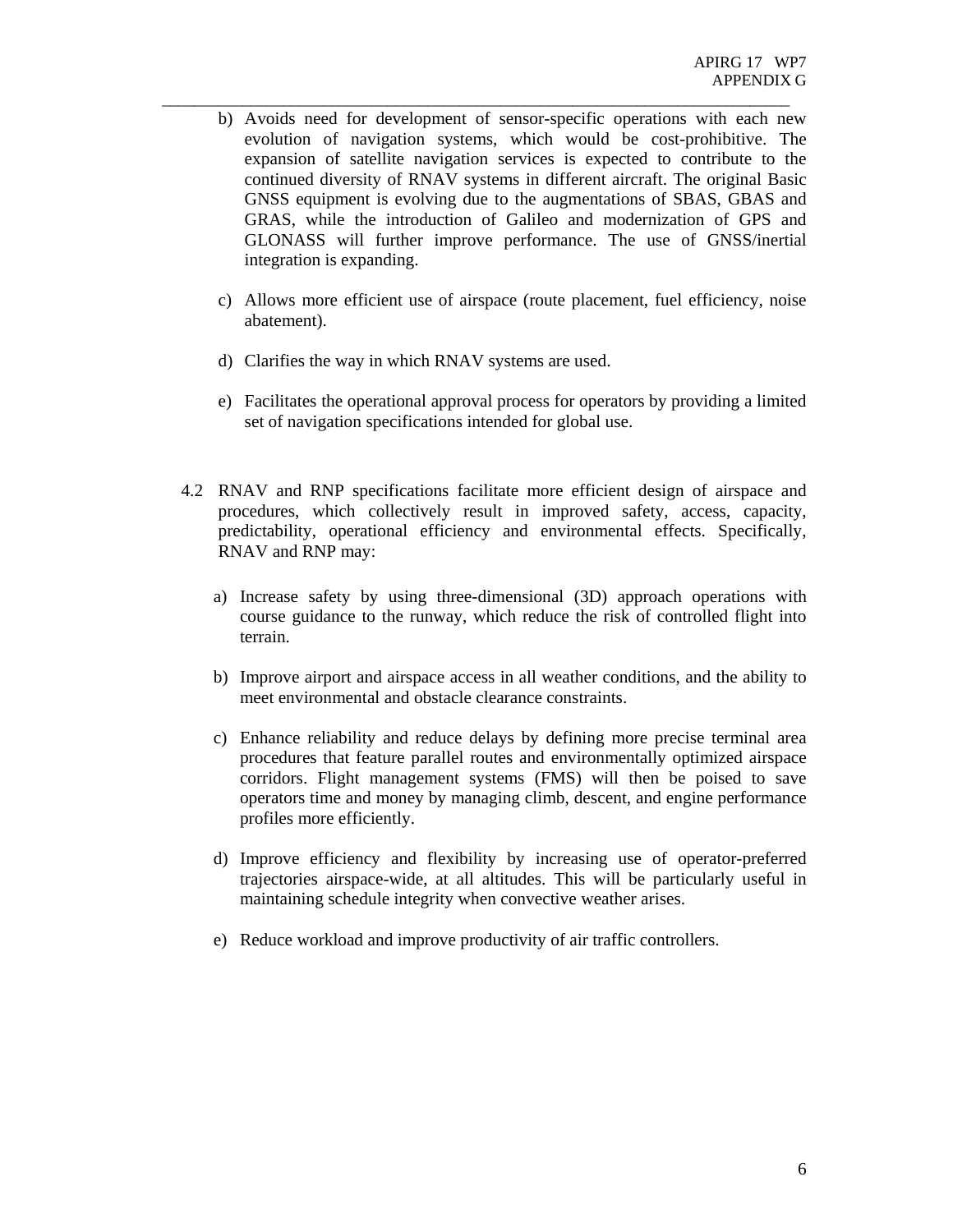4.3 Performance-based navigation will enable the needed operational improvements by leveraging current and evolving aircraft capabilities in the near term that can be expanded to address the future needs of aviation stakeholders and service providers.

\_\_\_\_\_\_\_\_\_\_\_\_\_\_\_\_\_\_\_\_\_\_\_\_\_\_\_\_\_\_\_\_\_\_\_\_\_\_\_\_\_\_\_\_\_\_\_\_\_\_\_\_\_\_\_\_\_\_\_\_\_\_\_\_\_\_\_\_\_\_\_\_\_\_\_\_\_\_

#### **5. STAKEHOLDERS**

- 5.1 Coordination is critical with the aviation community through collaborative forums. This will assist aviation stakeholders in understanding operational goals, determining requirements, and considering future investment strategies. This, in turn, enables the aviation stakeholders to focus on addressing future efficiency and capacity needs while maintaining or improving the safety of flight operations by leveraging advances in navigation capabilities on the flight deck. RNAV and RNP have reached a sufficient level of maturity and definition to be included in key plans and strategies, such as this Plan.
- 5.2 The stakeholders who will benefit from the concepts in the Plan include airspace operators, air traffic service providers, regulators and standards organizations. As driven by business needs, airlines and operators can use the AFI Region PBN Plan to plan future equipage and capability investments. Similarly, air traffic service providers can determine requirements for future automation systems, and more smoothly modernize ground infrastructure. Finally, regulators and standards organizations can anticipate and develop the key enabling criteria needed for implementation.
- 5.3 The AFI Region PBN Implementation Plan also supports other CAA and government-wide planning processes, working on several fronts to address the needs of the aviation community. This Plan is a work in progress and will be amended through collaborative AFI Region States, industry efforts and consultations that establish a joint aviation community/government/industry strategy for implementing performance-based navigation. Critical initiative strategies are required to accommodate the expected growth and complexity over the next two decades. These strategies have five key features:
	- a) Expediting the development of performance-based navigation criteria and standards.
	- b) Introducing airspace and procedure improvements in the near term.
	- c) Providing benefits to operators who have invested in existing and upcoming capabilities.
	- d) Establishing target dates for the introduction of navigation mandates for selected procedures and airspace, with an understanding that any mandate must be rationalized on the basis of benefits and costs.
	- e) Defining new concepts and applications of performance-based navigation for the mid term and Long term and building synergy and integration among other capabilities toward the realization of the AFI Region PBN goals.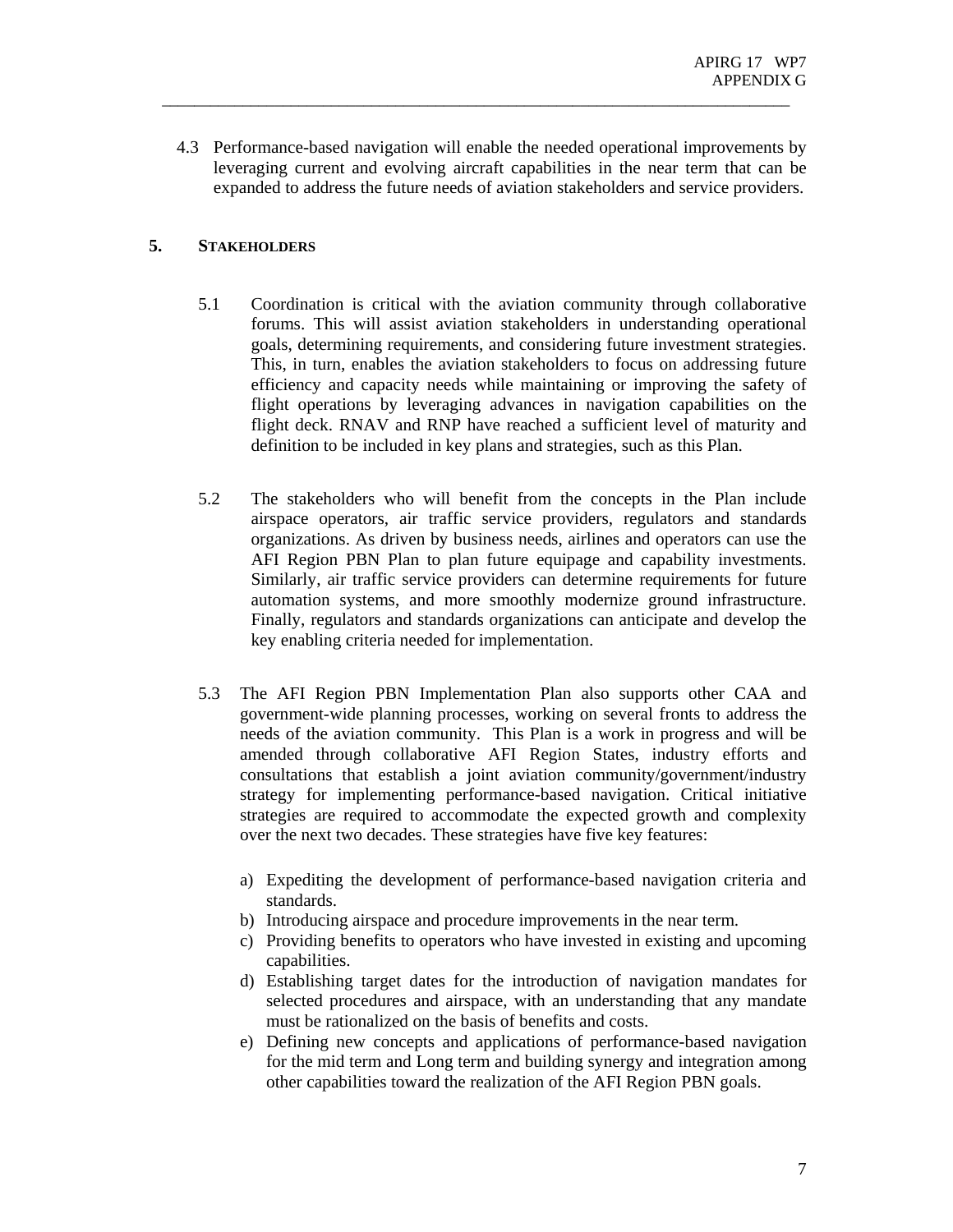#### **6. STRATEGY**

6.1 This Plan provides a high-level strategy for the evolution of navigation capabilities to be implemented in three timeframes: near term (2008-2012), mid term (2013-2016), and Long term (2017 and Beyond). The strategy rests upon two key navigation concepts; Area Navigation (RNAV) and Required Navigation Performance (RNP). It also encompasses instrument approaches, Standard Instrument Departure (SID) and Standard Terminal Arrival (STAR) operations, as well as en-route continental, oceanic and remote operations. The section on Long-term initiatives discusses integrated navigation, communication, surveillance and automation strategies.

\_\_\_\_\_\_\_\_\_\_\_\_\_\_\_\_\_\_\_\_\_\_\_\_\_\_\_\_\_\_\_\_\_\_\_\_\_\_\_\_\_\_\_\_\_\_\_\_\_\_\_\_\_\_\_\_\_\_\_\_\_\_\_\_\_\_\_\_\_\_\_\_\_\_\_\_\_\_

- 6.2 To avoid proliferation of new navigation standards, States and other aviation stakeholders in the AFI region should communicate any new operational requirements with ICAO HQ, so that it can be taken into account by the PBN SG.
- 6.3 The Strategy for implementation of GNSS in the AFI Region for the purpose of supporting PBN implementation will be developed as Appendix to this Plan. It is to be noted that the AFI GNSS strategy, while supporting implementation of the AFI Regional PBN Implementation Plan, may include other aspects related to the Global Air Navigation Plan beyond the current PBN requirements. The GNSS strategy may however, not defeat the purpose and intent of the Plan and shall be guided by the provisions of APIRG.

#### **7. NEAR TERM (2008-2012) MID TERM (2013-2016) AND LONG TERM (2016 AND BEYOND) KEY TASKS**

- 7.1 The key tasks involved in the transition to performance-based navigation are:
	- a) Establish navigation service needs through the Long term that will guide infrastructure decisions and specify needs for navigation system infrastructure, and ensure funding for managing and transitioning these systems.
	- b) Define and adopt a national policy enabling additional benefits based on RNP and RNAV.
	- c) Identify operational and integration issues between navigation and surveillance, air-ground communications, and automation tools that maximize the benefits of RNP.
	- d) Support mixed operations throughout the term of this Plan, in particular considering navigation system variations during the near term until appropriate standards are developed and implemented.
	- e) To support Civil/Military coordination and develop the policies needed to accommodate the unique missions and capabilities of military aircraft operating in civil airspace.
	- f) Harmonize the evolution of capabilities for interoperability across airspace operations.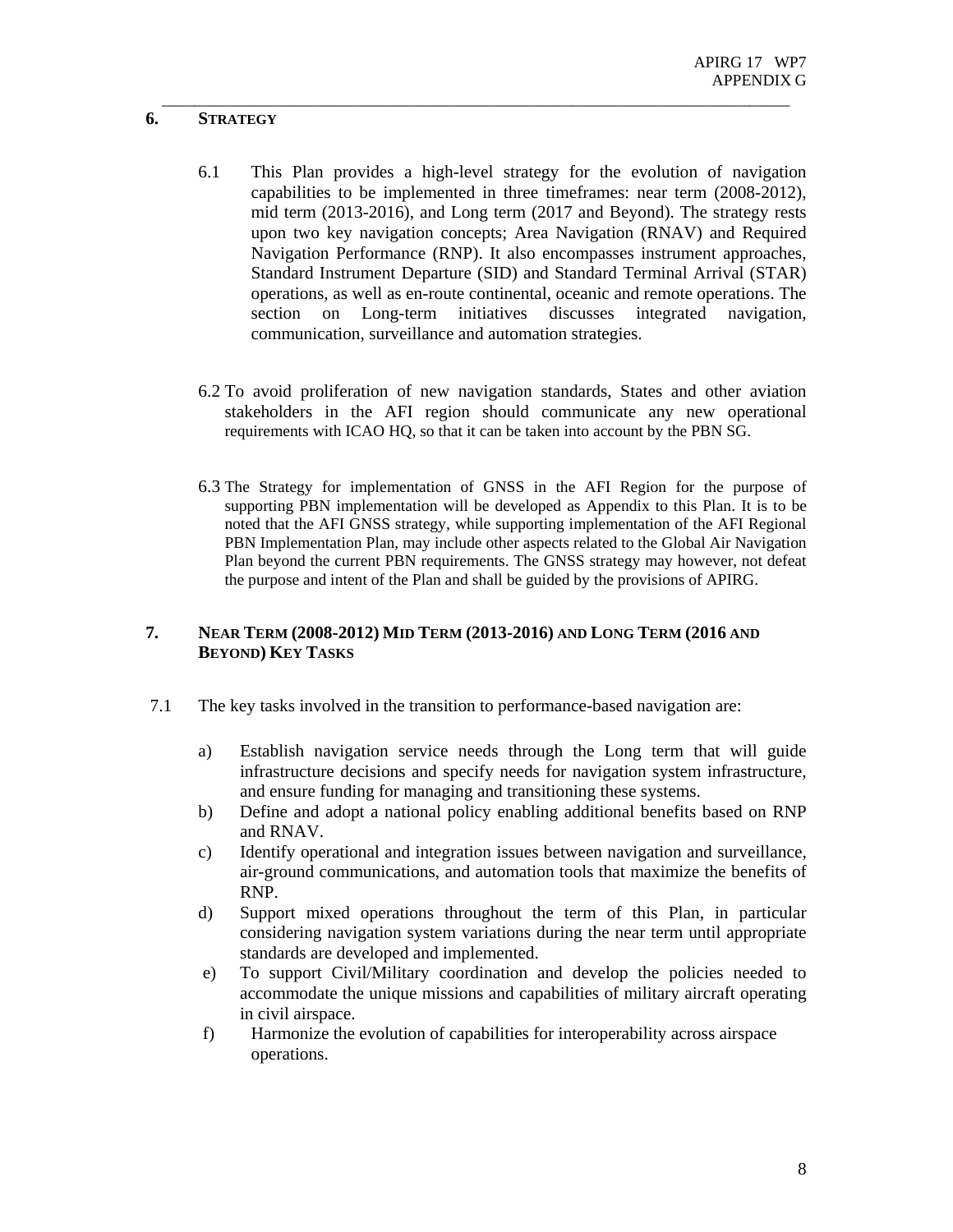g) Increase emphasis on human factors, especially on training and procedures as operations increase reliance on appropriate use of flight deck systems.

\_\_\_\_\_\_\_\_\_\_\_\_\_\_\_\_\_\_\_\_\_\_\_\_\_\_\_\_\_\_\_\_\_\_\_\_\_\_\_\_\_\_\_\_\_\_\_\_\_\_\_\_\_\_\_\_\_\_\_\_\_\_\_\_\_\_\_\_\_\_\_\_\_\_\_\_\_\_

- h) Facilitate and advance environmental analysis efforts required to support the development of RNAV and RNP procedures.
- i) Maintain consistent and harmonized global standards for RNAV and RNP operations.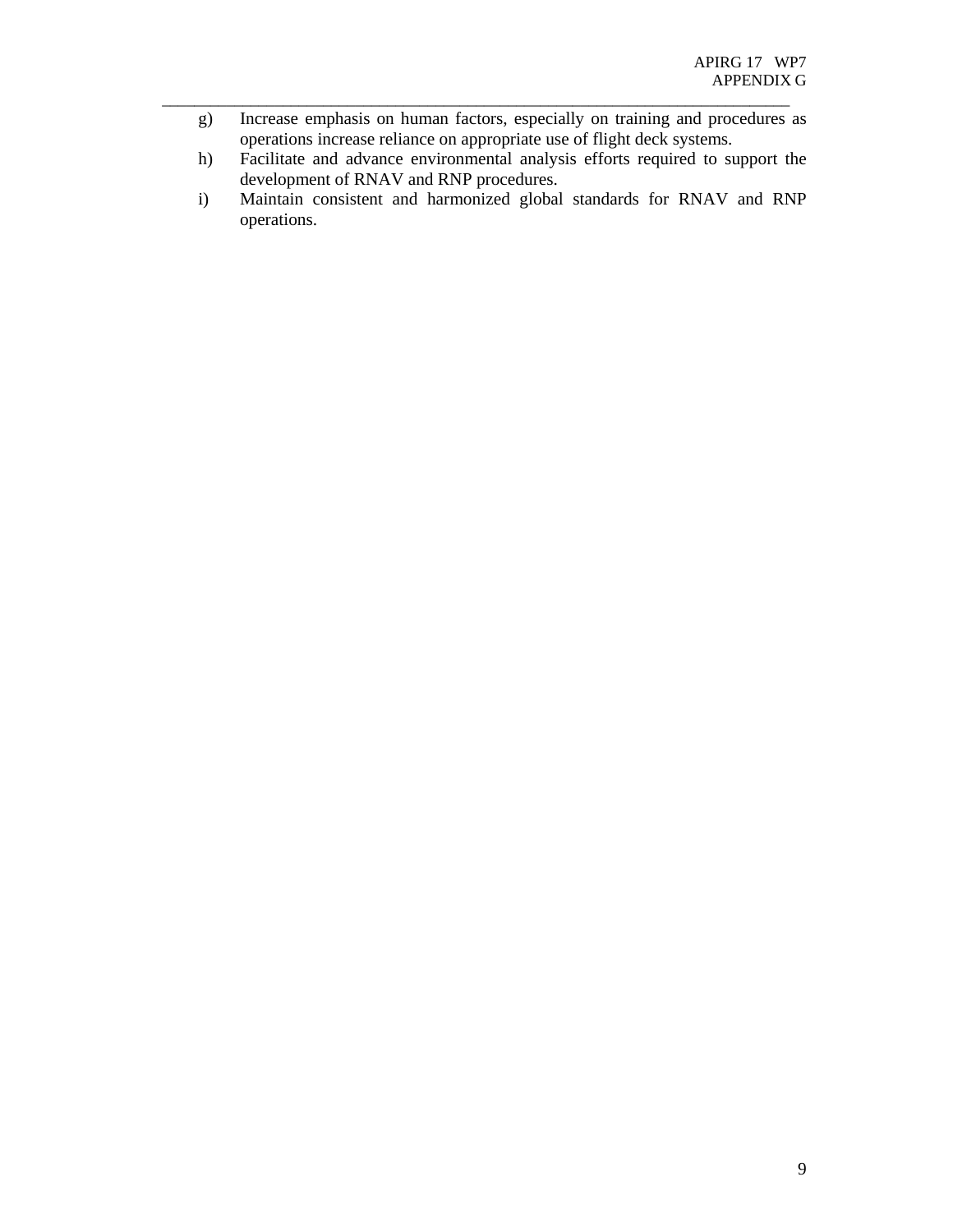#### **8. NEAR-TERM (2008-2012)**

8.1 Initiatives in the near-term focus on investments by operators in current and new aircraft acquisitions; in satellite-based navigation and conventional navigation infrastructure as well as AFI Region States investments. Key components include wide-scale RNAV implementation and the introduction of RNP for en route, terminal, and approach procedures.

\_\_\_\_\_\_\_\_\_\_\_\_\_\_\_\_\_\_\_\_\_\_\_\_\_\_\_\_\_\_\_\_\_\_\_\_\_\_\_\_\_\_\_\_\_\_\_\_\_\_\_\_\_\_\_\_\_\_\_\_\_\_\_\_\_\_\_\_\_\_\_\_\_\_\_\_\_\_

- 8.2 The near-term strategy will also focus on expediting the implementation and proliferation of RNAV and RNP procedures. As demand for air travel continues at healthy levels, choke points will develop and delays at the major airports will continue to climb. RNAV and RNP procedures will help alleviate those problems. Continued introduction of RNAV and RNP procedures will not only provide benefits and savings to the operators but also encourage further equipage.
- 8.3 ANSPs as a matter of urgency must adapt new flight plan procedures to accommodate PBN operations. This particularly addresses fields 10 and 18.
- 8.4 Operators will need to plan to obtain operational approvals for the planned Navigation Specifications for this period. Operators shall also review Regional PBN Implementation Plans from other Regions to assess if there is a necessity for additional Operational approvals.

#### **9. OCEANIC AND REMOTE OPERATIONS**

- 9.1 To promote global harmonization, the AFI Region States continues to work closely with its international partners in implementing RNAV 10 and where operationally required RNP 4 by 2010. Safety assessment shall be undertaken to evaluate reduced oceanic and remote longitudinal/lateral separation minima between aircraft approved for RNAV 10 and RNP 4 operations. (NB. Deleted (-) in between route and number).
- 9.2 For Oceanic Remote Areas where high density traffic operations occur, a review of the airspace concept must be undertaken to convert to Continental En-Route Operation where sufficient, surveillance is available so as to allow RNAV 5 operations.

#### **10. CONTINENTAL EN-ROUTE OPERATIONS**

10.1 For airspace and corridors requiring structured routes for flow management, AFI Region States will review existing conventional and RNAV routes to transition to PBN RNAV 5 or where operationally required RNAV 2/1.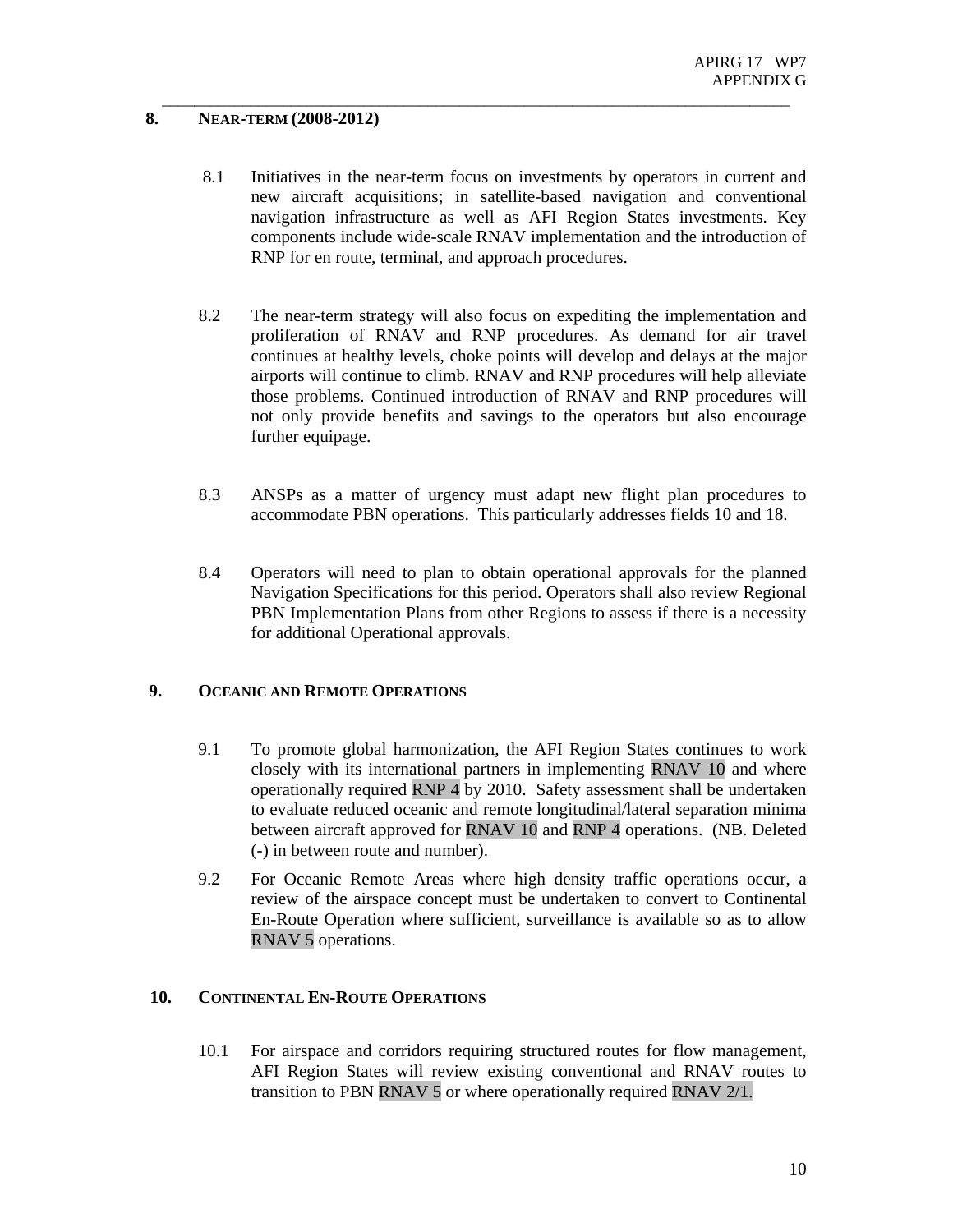#### **11. TERMINAL OPERATIONS**

11.1 RNAV reduces conflict between traffic flows by consolidating flight tracks. RNAV 1/Basic RNP 1 SIDs and STARs improve safety, capacity, and flight efficiency and also lower communication errors.

\_\_\_\_\_\_\_\_\_\_\_\_\_\_\_\_\_\_\_\_\_\_\_\_\_\_\_\_\_\_\_\_\_\_\_\_\_\_\_\_\_\_\_\_\_\_\_\_\_\_\_\_\_\_\_\_\_\_\_\_\_\_\_\_\_\_\_\_\_\_\_\_\_\_\_\_\_\_

- 11.2 AFI Region States will continue to plan, develop and implement RNAV 1 SIDs and STARs, at major airports and make associated changes in airspace design. In addition, AFI Region States will implement Basic RNP 1 SIDs and STARs. RNAV 1 will be implemented in airspace where there is sufficient surveillance coverage and Basic RNP-1 where there is no such coverage.
- 11.3 Where operationally feasible, States should develop operational concepts and requirements for continuous descent arrivals (CDAs) based on FMS Vertical Guidance and for applying time of arrival control based on RNAV and RNP procedures. This would reduce workload for pilots and controllers as well as increase fuel efficiency.
- 11.4 PBN SIDs and STARS would allow the following:
	- a) Reduction in controller-pilot communications;
	- b) Reduction of route lengths to meet environmental and fuel efficiency requirements;
	- c) Seamless transition from and to en-route entry/exit points;
	- d) Sequence departures to maximize benefits of RNAV and identify automation requirements for traffic flow management, sequencing tools, flight plan processing, and tower data entry activities.

#### **12. APPROACH OPERATIONS**

- 12.1 The application of RNP APCH is expected to be implemented in the maximum possible number of aerodromes. To facilitate a transitional period, conventional approach procedures and conventional navigation aids should be maintained for non PBN equipped aircraft during this term.
- 12.2 States should promote the use of APV Operations (Baro-VNAV or SBAS) to enhance safety of RNP Approaches and accessibility of runways.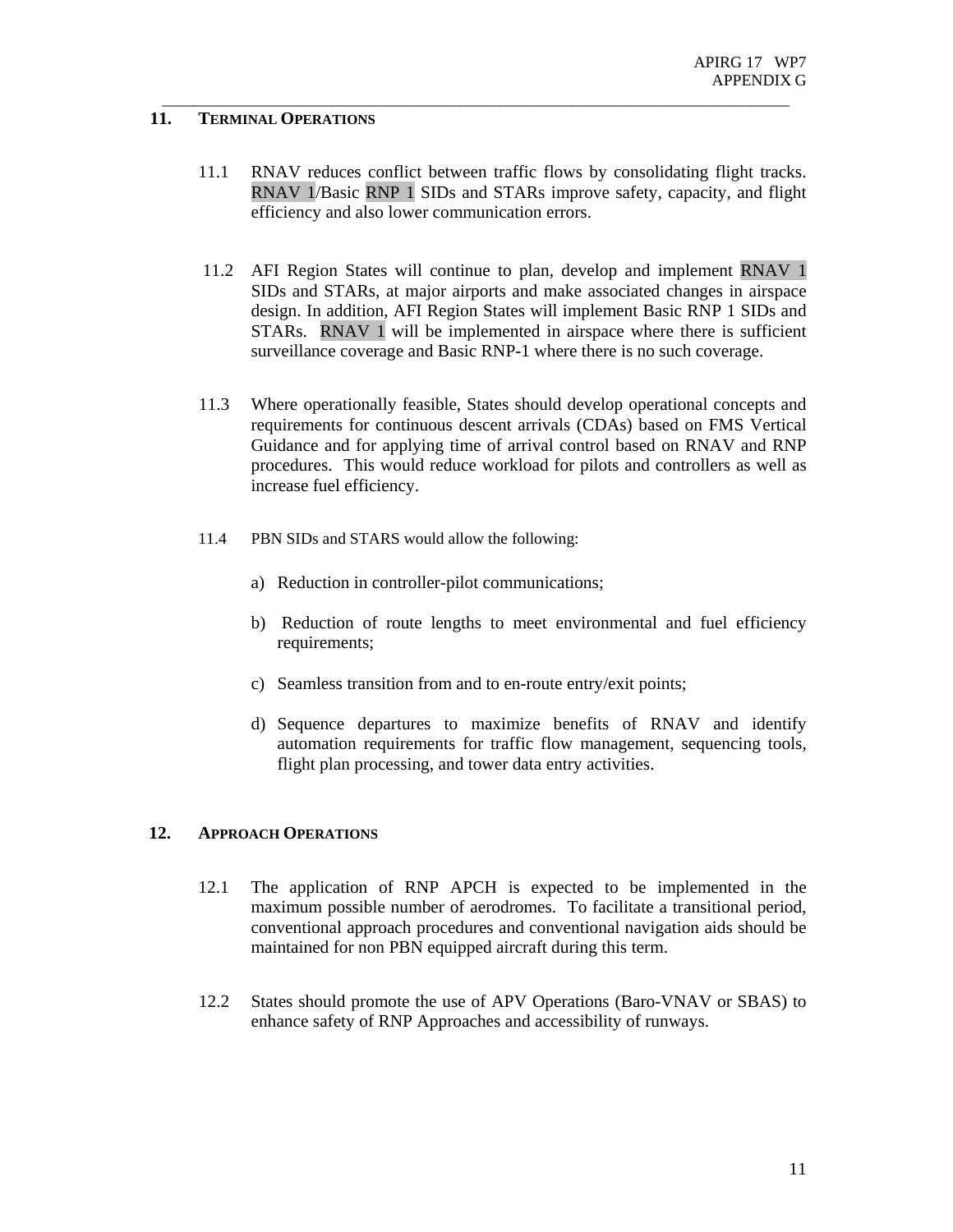12.3 The application of RNP AR Approach should be limited to selected runways where obvious operational benefits can be obtained due to the existence of significant obstacles.

\_\_\_\_\_\_\_\_\_\_\_\_\_\_\_\_\_\_\_\_\_\_\_\_\_\_\_\_\_\_\_\_\_\_\_\_\_\_\_\_\_\_\_\_\_\_\_\_\_\_\_\_\_\_\_\_\_\_\_\_\_\_\_\_\_\_\_\_\_\_\_\_\_\_\_\_\_\_

- 12.4 RNP approaches include:
	- a) APV implemented at all instrument runways at major regional airports and all non-instrument runways serving aircraft weighing greater than 5,700kg.

#### **13. SUMMARY TABLE NEAR-TERM (2008-2012)**

| <b>Airspace</b>                | <b>Nav. Specifications</b>      | Nav. Specifications where<br><b>Operationally Required</b> |
|--------------------------------|---------------------------------|------------------------------------------------------------|
| <b>En-Route Oceanic</b>        | RNAV <sub>10</sub>              | RNP <sub>4</sub>                                           |
| En-Route Remote<br>Continental | RNAV <sub>10</sub>              | RNP <sub>4</sub>                                           |
| En-Route Continental           | <b>RNAV 5</b>                   | <b>RNAV 1/2</b>                                            |
| <b>TMA</b>                     | RNAV 1 in a surveillance        |                                                            |
| Arrival/Departure              | environment                     |                                                            |
|                                | Basic RNP 1 in non-surveillance |                                                            |
|                                | environment                     |                                                            |
| Approach                       | RNP APCH (with Baro-VNAV)       |                                                            |
|                                | OR.                             |                                                            |
|                                | RNP AR APCH if required         |                                                            |

#### **14. NEAR TERM IMPLEMENTATION TARGETS**

- a) RNP APCH (with Bara-VNAV) in 30% of instrument runways by 2010 and 50% by 2012 and priority given to airports with operational benefits.
- b) RNAV 1 SID/STAR for 30% of international airports by 2010 and 50% by 2012 and priority given to airports with RNP Approach.
- c) Review existing conventional and RNAV routes to transition to PBN RNAV 5 or where operationally required RNAV 2/1 by 2012.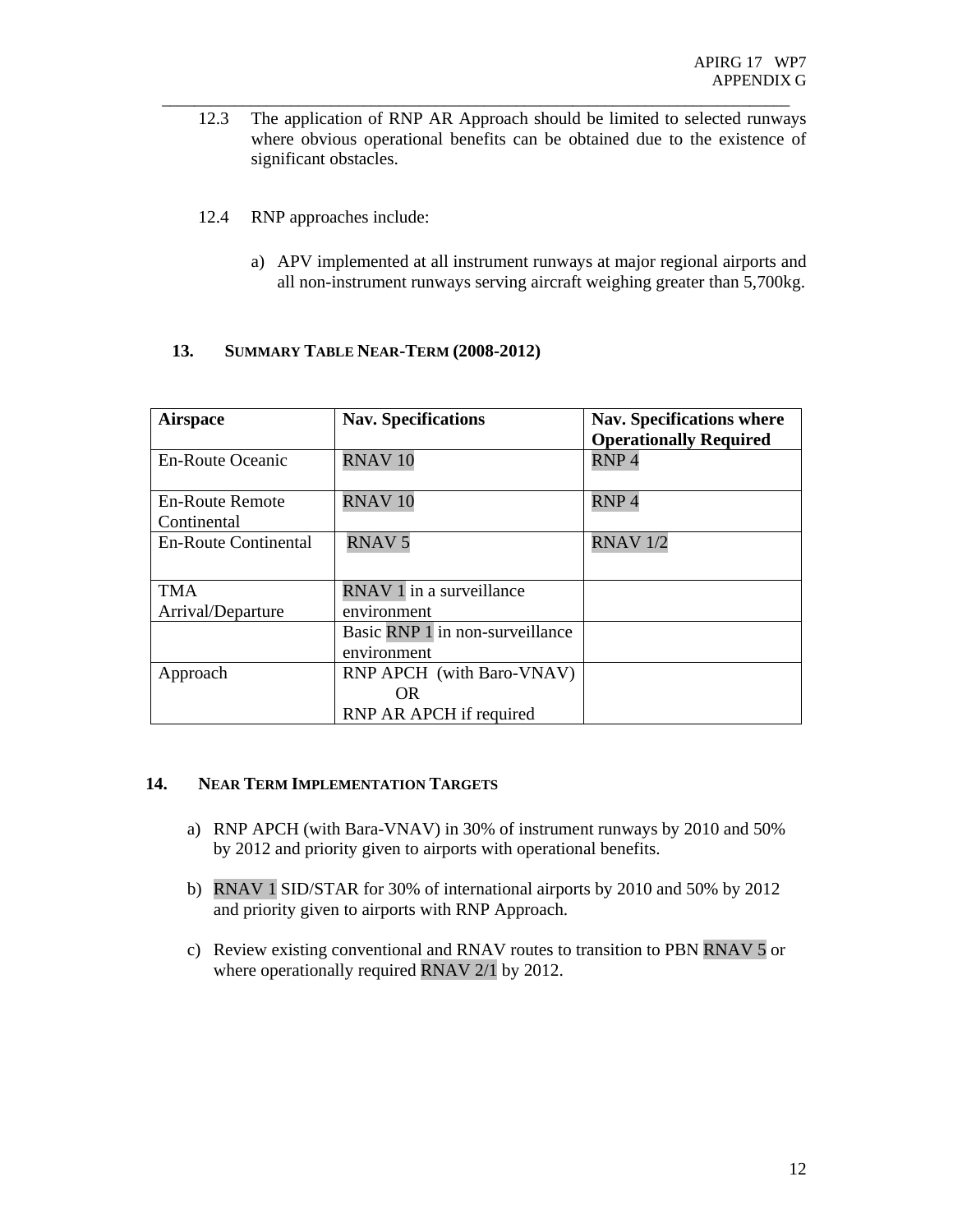#### **15 MID TERM (2013-2016) PRIORITIES**

15.1 In the mid term, increasing demand for air travel will continue to challenge the efficiencies of the air traffic management system.

\_\_\_\_\_\_\_\_\_\_\_\_\_\_\_\_\_\_\_\_\_\_\_\_\_\_\_\_\_\_\_\_\_\_\_\_\_\_\_\_\_\_\_\_\_\_\_\_\_\_\_\_\_\_\_\_\_\_\_\_\_\_\_\_\_\_\_\_\_\_\_\_\_\_\_\_\_\_

- 15.2 While the hub-and-spoke system will remain largely the same as today for major airline operations, the demand for more point-to-point service will create new markets and spur increases in low-cost carriers, air taxi operations, and on-demand services. Additionally, the emergence of VLJs is expected to create new markets in the general and business aviation sectors for personal, air taxi, and point-to-point passenger operations. Many airports will thus experience significant increases in unscheduled traffic. In addition, many destination airports that support scheduled air carrier traffic are forecast to grow and to experience congestion or delays if efforts to increase their capacity fall short. As a result, additional airspace flexibility will be necessary to accommodate not only the increasing growth, but also the increasing air traffic complexity.
- 15.3 The mid-term will leverage these increasing flight capabilities based on RNAV and RNP, with a commensurate increase in benefits such as fuelefficient flight profiles, better access to airspace and airports, greater capacity, and reduced delay. These incentives, which should provide an advantage over non-RNP operations, will expedite propagation of equipage and the use of RNP procedures.
- 15.4 To achieve efficiency and capacity gains partially enabled by RNAV and RNP, the AFI Region States and aviation industry will pursue use of data communications (e.g., for controller-pilot communications) and enhanced surveillance functionality, e.g. ADS-Broadcast (ADS-B). Data communications will make it possible to issue complex clearances easily and with minimal errors. ADS-B will expand or augment surveillance coverage so that track spacing and longitudinal separation can be optimized where needed (e.g., in non-radar airspace). Initial capabilities for flights to receive and confirm 3D clearances and time of arrival control based on RNP will be demonstrated in the mid term. With data link implemented, flights will begin to transmit 4D trajectories (a set of points defined by latitude, longitude, altitude, and time.) Stakeholders must therefore develop concepts that leverage this capability.

#### **16. OCEANIC EVOLUTION**

16.1 In the mid term, AFI Region States will endeavor to work with international air traffic service providers to promote the application of RNP 10 and RNP 4 in additional sub-regions of the oceanic environment.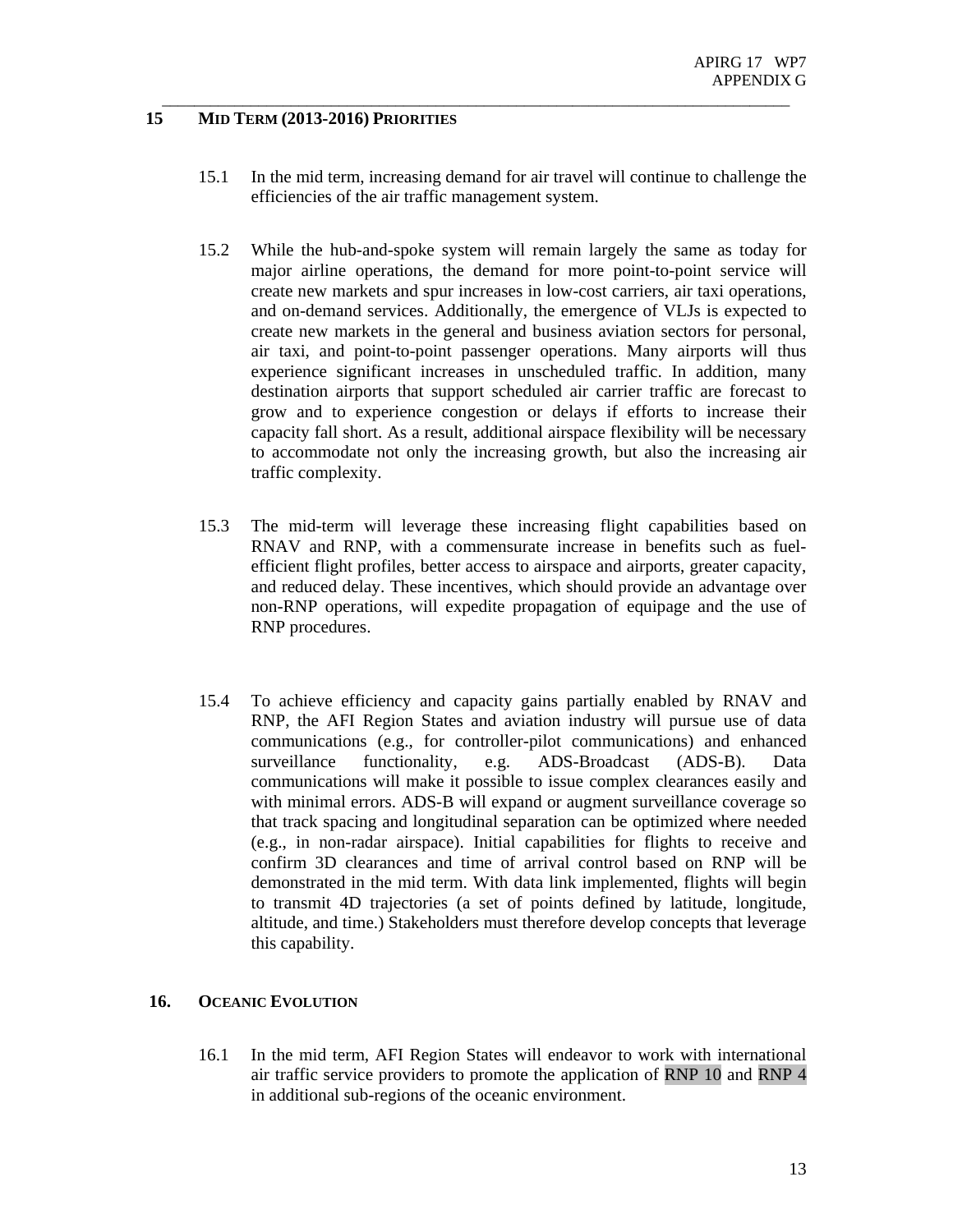#### **17. EN ROUTE EVOLUTION**

17.1 The review of en-route airspace will be completed by 2016.

\_\_\_\_\_\_\_\_\_\_\_\_\_\_\_\_\_\_\_\_\_\_\_\_\_\_\_\_\_\_\_\_\_\_\_\_\_\_\_\_\_\_\_\_\_\_\_\_\_\_\_\_\_\_\_\_\_\_\_\_\_\_\_\_\_\_\_\_\_\_\_\_\_\_\_\_\_\_

#### **18. IMPLEMENTATION**

18.1 By the end of the mid term other benefits of PBN will have been enabled, such as flexible procedures to manage the mix of faster and slower aircraft in congested airspace and use of less conservative PBN requirements.

#### **19. Automation for RNAV and RNP Operations**

- 19.1 By the end of the mid term enhanced en route automation will allow the assignment of RNAV and RNP routes based upon specific knowledge of an aircraft's RNP capabilities. En route automation will use collaborative routing tools to assign aircraft priority, since the automation system can rely upon the aircraft's ability to change a flight path and fly safely around problem areas. This functionality will enable the controller to recognize aircraft capability and to match the aircraft to dynamic routes or procedures, thereby helping appropriately equipped operators to maximize the predictability of their schedules.
- 19.2 Conflict prediction and resolution in most en route airspace must improve as airspace usage increases. Path repeatability achieved by RNAV and RNP operations will assist in achieving this goal. Mid-term automation tools will facilitate the introduction of RNP offsets and other forms of dynamic tracks for maximizing the capacity of airspace. By the end of the mid term, en route automation will have evolved to incorporate more accurate and frequent surveillance reports through ADS-B, and to execute problem prediction and conformance checks that enable offset manoeuvres and closer route spacing (e.g., for passing other aircraft and manoeuvring around weather).

#### **20. TERMINAL EVOLUTION**

- 20.1 During this period, either Basic RNP 1 or RNAV 1 will become a required capability for flights arriving and departing major airports based upon the needs of the airspace, such as the volume of traffic and complexity of operations. This will ensure the necessary throughput and access, as well as reduced controller workload, while maintaining safety standards.
- 20.2 With RNAV-1 operations as the predominant form of navigation in terminal areas by the end of the mid term, AFI Region States will have the option of removing conventional terminal procedures that are no longer expected to be used.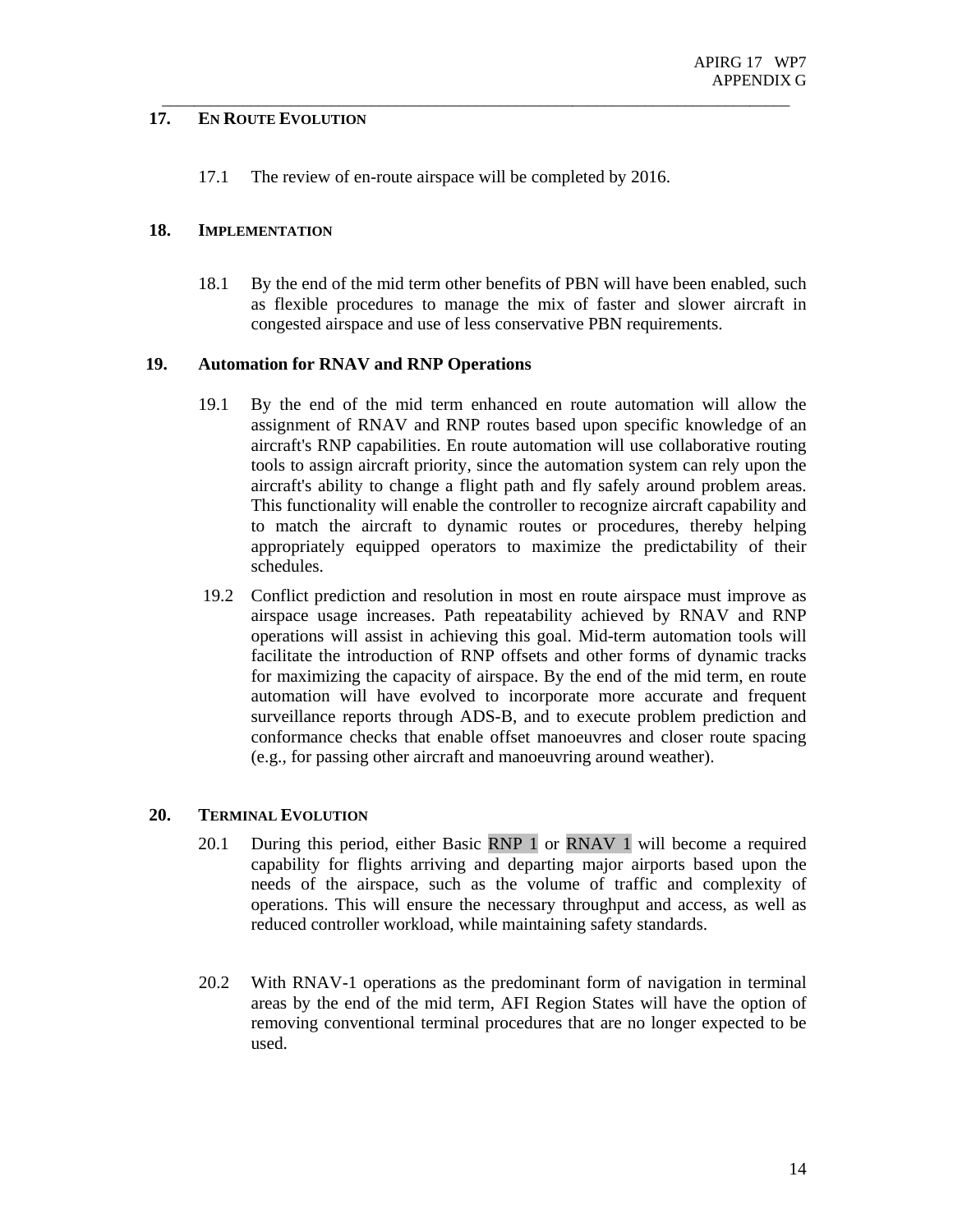#### **21. TERMINAL AUTOMATION**

21.1 Terminal automation will be enhanced with tactical controller tools to manage complex merges in busy terminal areas. As data communications become available, the controller tools will apply knowledge of flights' estimates of time of arrival at upcoming waypoints, and altitude and speed constraints, to create efficient manoeuvres for optimal throughput.

\_\_\_\_\_\_\_\_\_\_\_\_\_\_\_\_\_\_\_\_\_\_\_\_\_\_\_\_\_\_\_\_\_\_\_\_\_\_\_\_\_\_\_\_\_\_\_\_\_\_\_\_\_\_\_\_\_\_\_\_\_\_\_\_\_\_\_\_\_\_\_\_\_\_\_\_\_\_

21.2 Terminal automation will also sequence flights departing busy airports more efficiently than today. This capability will be enabled as a result of PBN and flow management tools. Flights arriving and departing busy terminal areas will follow automation-assigned PBN routes.

#### **22. APPROACH EVOLUTION**

- 22.1 In the mid term, implementation priorities for instrument approaches will still be based on RNP APCH and RNP AR APCH and full implementation is expected at the end of this term.
- 22.2 The introduction of the application of landing capability using GBAS (currently non PBN) is expected to guarantee a smooth transition towards high performance approach and landing capability.

| <b>Airspace</b>                                | <b>Nav. Specifications</b>                                 | Nav. Specifications where     |  |  |
|------------------------------------------------|------------------------------------------------------------|-------------------------------|--|--|
|                                                |                                                            | <b>Operationally Required</b> |  |  |
| <b>En-Route Oceanic</b>                        | RNAV <sub>10</sub>                                         | RNP <sub>4</sub>              |  |  |
| <b>En-Route Remote</b><br>Continental          | RNAV <sub>10</sub> ,                                       | RNP <sub>4</sub>              |  |  |
| <b>En-Route Continental</b>                    | RNAV 2, RNAV 5                                             |                               |  |  |
|                                                |                                                            | <b>RNAV1</b>                  |  |  |
| <b>TMA Arrival/Departure</b>                   | Expand RNAV 1, or RNP-1 application                        |                               |  |  |
|                                                |                                                            |                               |  |  |
|                                                | Mandate RNAV 1, or RNP-1 in high                           |                               |  |  |
|                                                | density TMAs                                               |                               |  |  |
| Approach                                       | Expand RNP APCH with (Baro-VNAV)                           |                               |  |  |
|                                                | and APV                                                    |                               |  |  |
|                                                |                                                            |                               |  |  |
|                                                | Expand RNP AR APCH where there are<br>operational benefits |                               |  |  |
| (NB. Deleted (-) in between route and number). |                                                            |                               |  |  |

### **23. Summary Table Mid-Term (2013-2016)**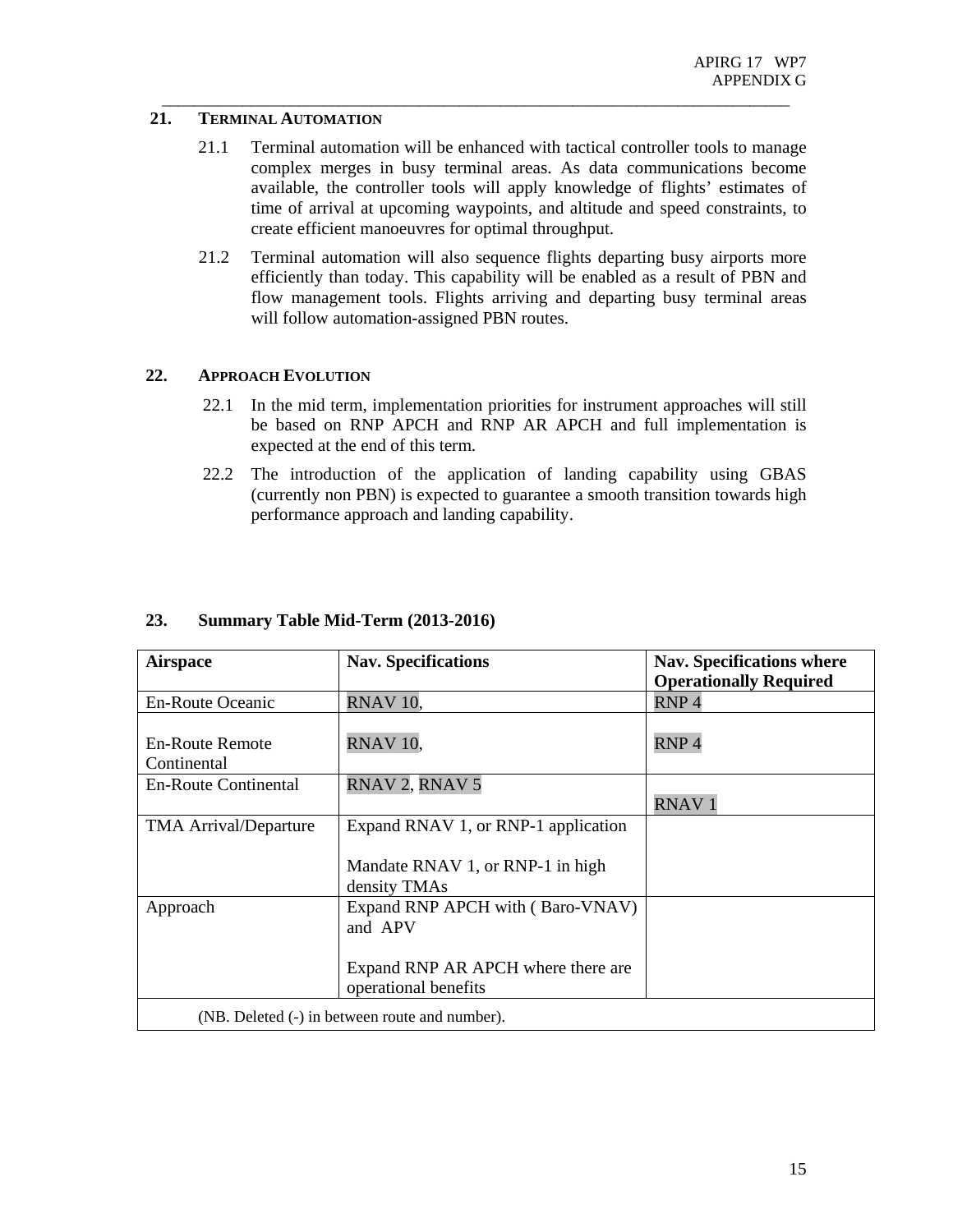#### **24. MID TERM IMPLEMENTATION TARGETS**

a) RNP APCH (with Baro-VNAV) in 100% of instrument runways by 2016.

\_\_\_\_\_\_\_\_\_\_\_\_\_\_\_\_\_\_\_\_\_\_\_\_\_\_\_\_\_\_\_\_\_\_\_\_\_\_\_\_\_\_\_\_\_\_\_\_\_\_\_\_\_\_\_\_\_\_\_\_\_\_\_\_\_\_\_\_\_\_\_\_\_\_\_\_\_\_

- b) RNAV 1 or RNP 1 SID/STAR for 100% of international airports by 2016.
- c) RNAV 1 or RNP 1 SID/STAR for 70% of busy domestic airports where there are operational benefits.
- d) Implementation of additional RNAV/RNP Routes as required.

#### **25. LONG TERM (2016 AND BEYOND): ACHIEVING A PERFORMANCE-BASED NAVIGATION SYSTEM**

- 25.1 The Long-term environment will be characterized by continued growth in air travel and increased air traffic complexity.
- 25.2 No one solution or simple combination of solutions will address the inefficiencies, delays, and congestion anticipated to result from the growing demand for air transportation. Therefore, AFI Region States and key Stakeholders need an operational concept that exploits the full capability of the aircraft in this time frame.

#### **26. LONG TERM KEY STRATEGIES (2017 AND BEYOND)**

- 26.1 Airspace operations in the Long term will make maximum use of advanced flight deck automation that integrates CNS capabilities. RNP, RCP, and RSP standards will define these operations. Separation assurance will remain the principal task of air traffic management in this time frame. This task is expected to leverage a combination of aircraft and ground-based tools. Tools for conflict detection and resolution, and for flow management, will be enhanced significantly to handle increasing traffic levels and complexity in an efficient and strategic manner.
- 26.2 Strategic problem detection and resolution will result from better knowledge of aircraft position and intent, coupled with automated, ground-based problem resolution. In addition, pilot and air traffic controller workload will be lowered by substantially reducing voice communication of clearances, and furthermore using data communications for clearances to the flight deck. Workload will also decrease as the result of automated confirmation (via data communications) of flight intent from the flight deck to the ground automation.
- 26.3 With the necessary aircraft capabilities, procedures, and training in place, it will become possible in certain situations to delegate separation tasks to pilots and to flight deck systems that depict traffic and conflict resolutions.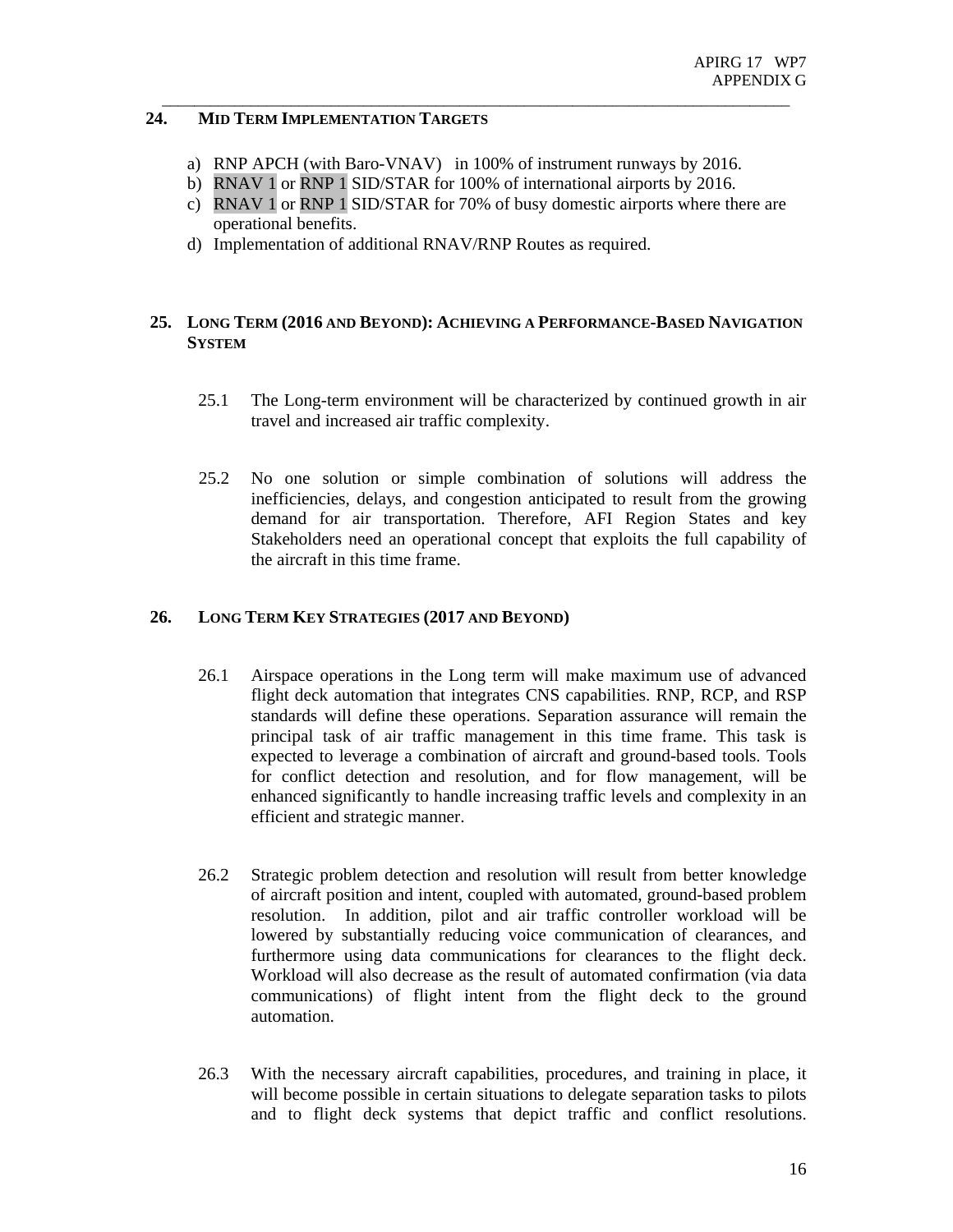Procedures for airborne separation assurance will reduce reliance on ground infrastructure and minimize controller workload. As an example, in IMC an aircraft could be instructed to follow a leading aircraft, keeping a certain distance. Once the pilot agreed, ATC would transfer responsibility for maintaining spacing (as is now done with visual approaches).

26.4 Performance-based operations will exploit aircraft capabilities for "electronic" visual acquisition of the external environment in low-visibility conditions, which may potentially increase runway capacity and decrease runway occupancy times.

\_\_\_\_\_\_\_\_\_\_\_\_\_\_\_\_\_\_\_\_\_\_\_\_\_\_\_\_\_\_\_\_\_\_\_\_\_\_\_\_\_\_\_\_\_\_\_\_\_\_\_\_\_\_\_\_\_\_\_\_\_\_\_\_\_\_\_\_\_\_\_\_\_\_\_\_\_\_

- 26.5 Improved wake prediction and notification technologies may also assist in achieving increased runway capacity by reducing reliance on wake separation buffers.
- 26.6 System-wide information exchange will enable real-time data sharing of NAS constraints, airport and airspace capacity, and aircraft performance. Electronic data communications between the ATC automation and aircraft, achieved through data link, will become widespread—possibly even mandated in the busiest airspace and airports. The direct exchange of data between the ATC automation and the aircraft FMS will permit better strategic and tactical management of flight operations.
- 26.7 Aircraft will downlink to the ground-based system their position and intent data, as well as speed, weight, climb and descent rates, and wind or turbulence reports. The ATC automation will uplink clearances and other types of information, for example, weather, metering, choke points, and airspace use restrictions.
- 26.8 To ensure predictability and integrity of aircraft flight path, RNP will be mandated in busy en route and terminal airspace. RNAV operations will be required in all other airspace (except oceanic). Achieving standardized FMS functionalities and consistent levels of crew operation of the FMS is integral to the success of this Long-term strategy.
- 26.9 The most capable aircraft will meet requirements for low values of RNP (RNP 0.3 or lower en route). Flights by such aircraft are expected to benefit in terms of airport access, shortest routes during IMC or convective weather, and the ability to transit or avoid constrained airspace, resulting in greater efficiencies and fewer delays operating into and out of the busiest airports.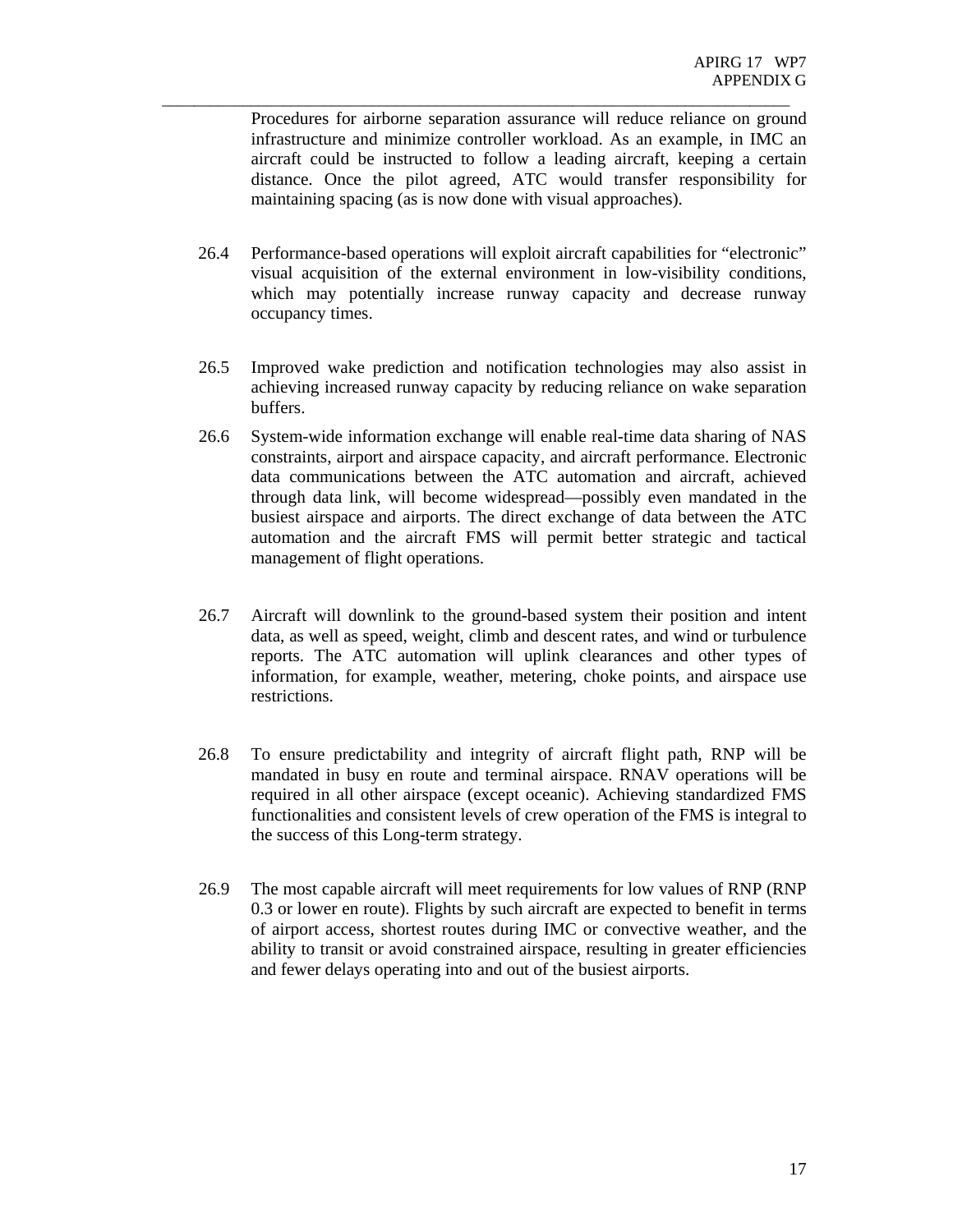26.10 Enhanced ground-based automation and use of real-time flight intent will make time-based metering to terminal airspace a key feature of future flow management initiatives. This will improve the sequencing and spacing of flights and the efficiency of terminal operations.

\_\_\_\_\_\_\_\_\_\_\_\_\_\_\_\_\_\_\_\_\_\_\_\_\_\_\_\_\_\_\_\_\_\_\_\_\_\_\_\_\_\_\_\_\_\_\_\_\_\_\_\_\_\_\_\_\_\_\_\_\_\_\_\_\_\_\_\_\_\_\_\_\_\_\_\_\_\_

- 26.11 Uniform use of RNP for arrivals and departures at busy airports will optimize management of traffic and merging streams. ATC will continue to maintain control over sequencing and separation; however, aircraft arriving and departing the busiest airports will require little controller intervention. Controllers will spend more time monitoring flows and will intervene only as needed, primarily when conflict prediction algorithms indicate a potential problem.
- 26.12 More detailed knowledge of meteorological conditions will enable better flight path conformance, including time of arrival control at key merge points. RNP will also improve management of terminal arrival and departure with seamless routing from the en route and transition segments to the runway threshold. Enhanced tools for surface movement will provide management capabilities that synchronize aircraft movement on the ground; for example, to coordinate taxiing aircraft across active runways and to improve the delivery of aircraft from the parking areas to the main taxiways.

#### **27. SUMMARY OF LONG TERM KEY STRATEGIES (2017 AND BEYOND)**

- 27.1 The key strategies for instituting performance-based operations employ an integrated set of solutions.
	- a) Airspace operations will take advantage of aircraft capabilities, i.e. aircraft equipped with data communications, integrated displays, and FMS.
	- b) Aircraft position and intent information directed to automated, ground-based ATM systems, strategic and tactical flight deck-based separation assurance in selected situations (problem detection and resolution).
	- **c)** Strategic and tactical flow management will improve through use of integrated airborne and ground information exchange.
	- d) Ground-based system knowledge of real-time aircraft intent with accurate aircraft position and trajectory information available through data link to ground automation.
	- e) Real-time sharing of National Air Space (NAS) flight demand and other information achieved via ground-based and air-ground communication between air traffic management and operations planning and dispatch.
	- f) Overall system responsiveness achieved through flexible routing and wellinformed, distributed decision-making.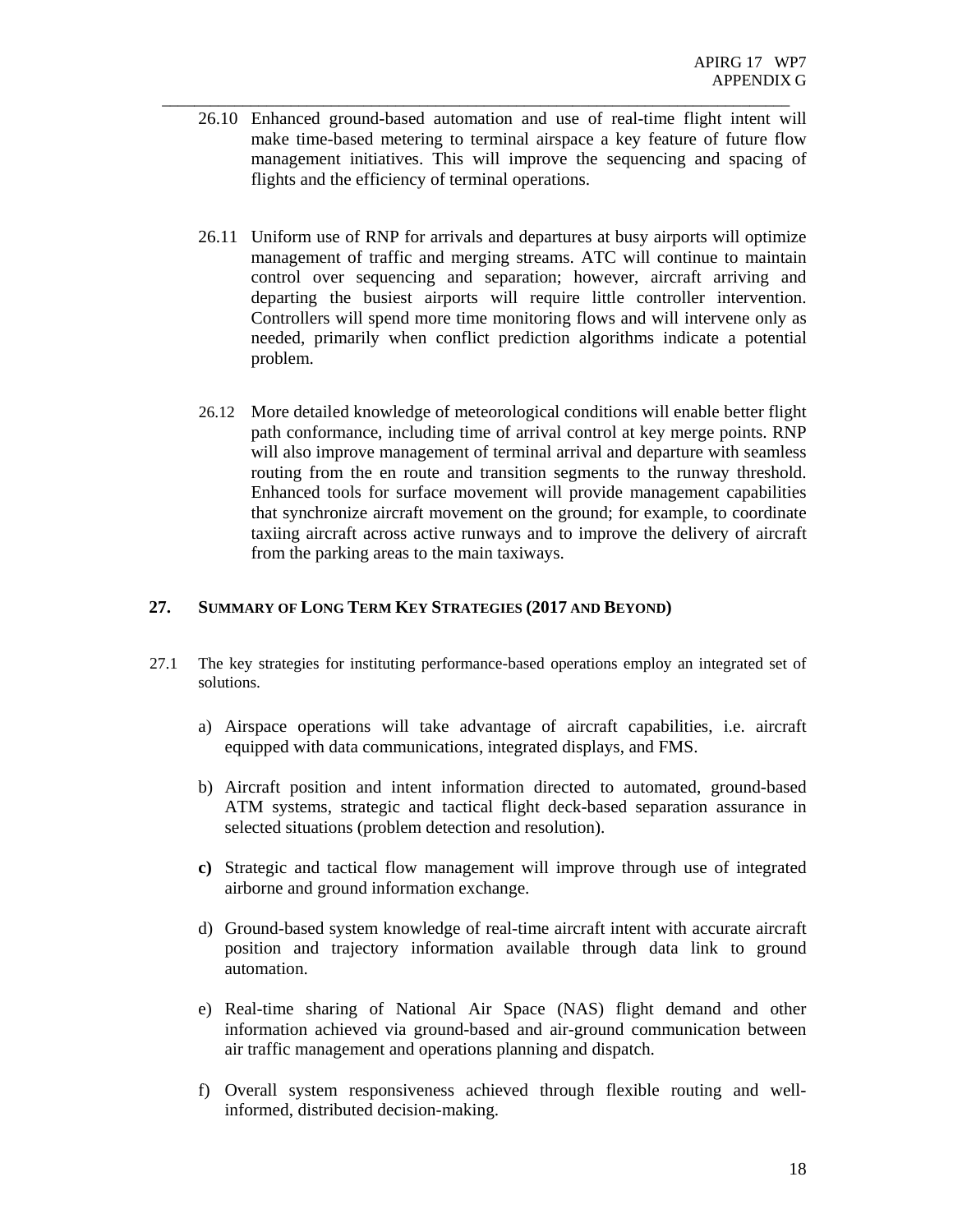g) Systems ability to adapt rapidly to changing meteorological and airspace conditions.

\_\_\_\_\_\_\_\_\_\_\_\_\_\_\_\_\_\_\_\_\_\_\_\_\_\_\_\_\_\_\_\_\_\_\_\_\_\_\_\_\_\_\_\_\_\_\_\_\_\_\_\_\_\_\_\_\_\_\_\_\_\_\_\_\_\_\_\_\_\_\_\_\_\_\_\_\_\_

- h) System leverages through advanced navigation capabilities such as fixed radius transitions, RF legs, and RNP offsets.
- i) Increased use of operator-preferred routing and dynamic airspace.
- j) Increased collaboration between service providers and operators.
- k) Operations at the busiest airports will be optimized through an integrated set of capabilities for managing pre-departure planning information, ground-based automation, and surface movement.
- l) RNP-based arrival and departure structure for greater predictability.
- m) Ground-based tactical merging capabilities in terminal airspace.
- n) Integrated capabilities for surface movement optimization to synchronize aircraft movement on the ground. Improved meteorological and aircraft intent information shared via data link.

#### **28. KEY RESEARCH AREAS**

28.1 The aviation community must address several key research issues to apply these strategies effectively. These issues fall into several categories:

#### **29. NAVIGATION**

- a) To what extent can lower RNP values be achieved and how can these be leveraged for increased flight efficiency and access benefits?
- b) Under what circumstances RNAV should be mandated for arriving/departing satellite airports to enable conflict-free flows and optimal throughput in busy terminal areas?

#### **30. FLIGHT DECK AUTOMATION**

a) What FMS capabilities are required to enable the future concepts and applications?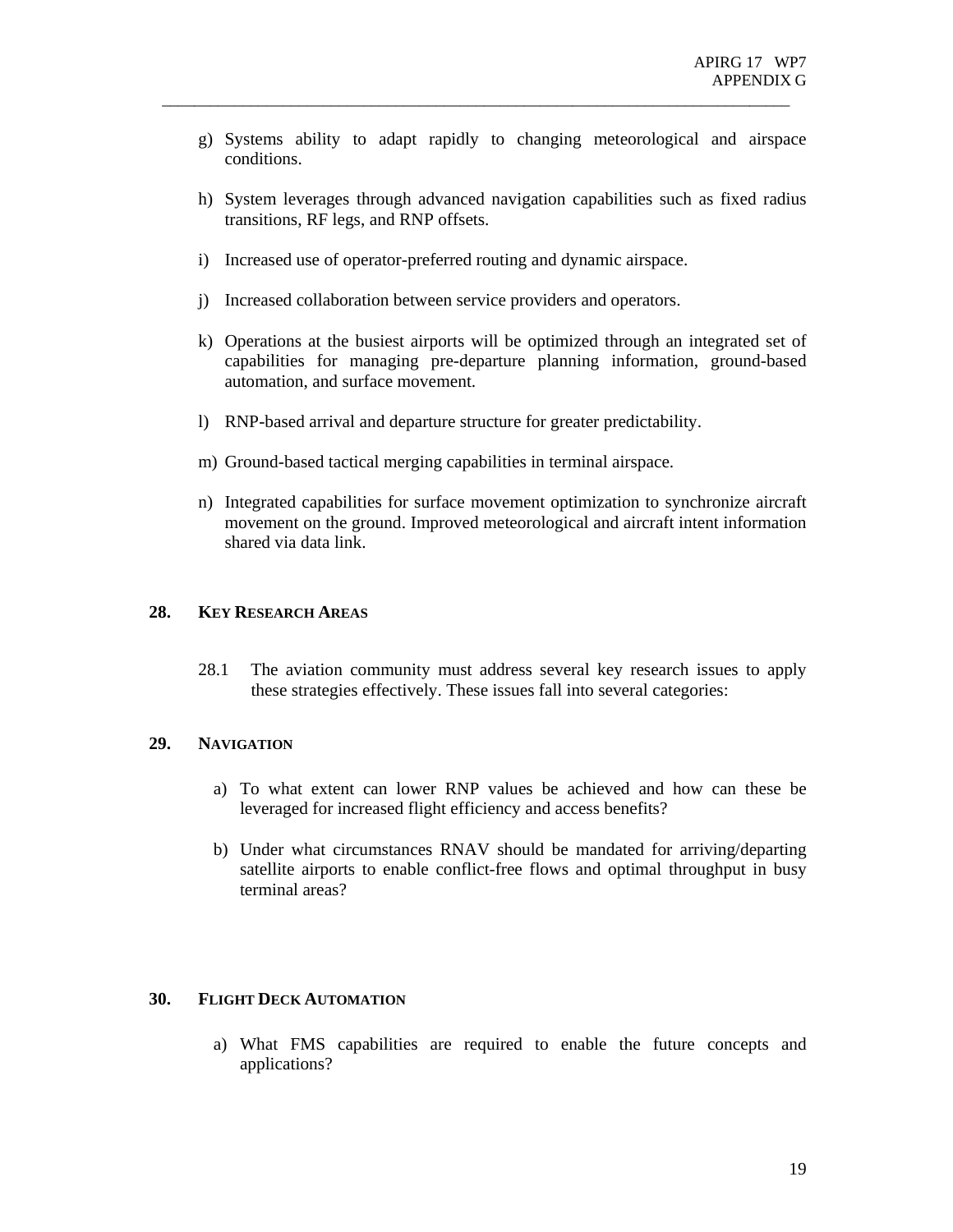b) How can performance-based communication and surveillance be leveraged in the flight deck to enable Long-term strategies such as real-time exchange of flight deck data?

\_\_\_\_\_\_\_\_\_\_\_\_\_\_\_\_\_\_\_\_\_\_\_\_\_\_\_\_\_\_\_\_\_\_\_\_\_\_\_\_\_\_\_\_\_\_\_\_\_\_\_\_\_\_\_\_\_\_\_\_\_\_\_\_\_\_\_\_\_\_\_\_\_\_\_\_\_\_

#### **31. AUTOMATION**

- a) To what extent can lateral or longitudinal separation assurance be fully automated, in particular on final approach during parallel operations?
- b) To what extent can surface movement be automated, and what are the costbenefit trade-offs associated with different levels of automation?
- c) To what extent can conflict detection and resolution be automated for terminal ATC operations?

#### **32. PROCEDURES**

- a) How can time of arrival control be applied effectively to maximize capacity of arrival or departure operations, in particular during challenging wind conditions?
- b) In what situations is delegation of separation to the flight crews appropriate?
- c) What level of onboard functionality is required for flight crews to accept separation responsibility within a manageable workload level?

#### **33. AIRSPACE**

- a) What separation standards and procedures are needed to enable smoother transition between en route and terminal operations?
- b) How can fuel-efficient procedures such as CDAs be accomplished in busy airspace?

#### **34. POLICY**

- a) How is information security ensured as information exchange increases?
- b) What are the policy and procedure implications for increased use of collaborative decision-making processes between the service provider and the operator?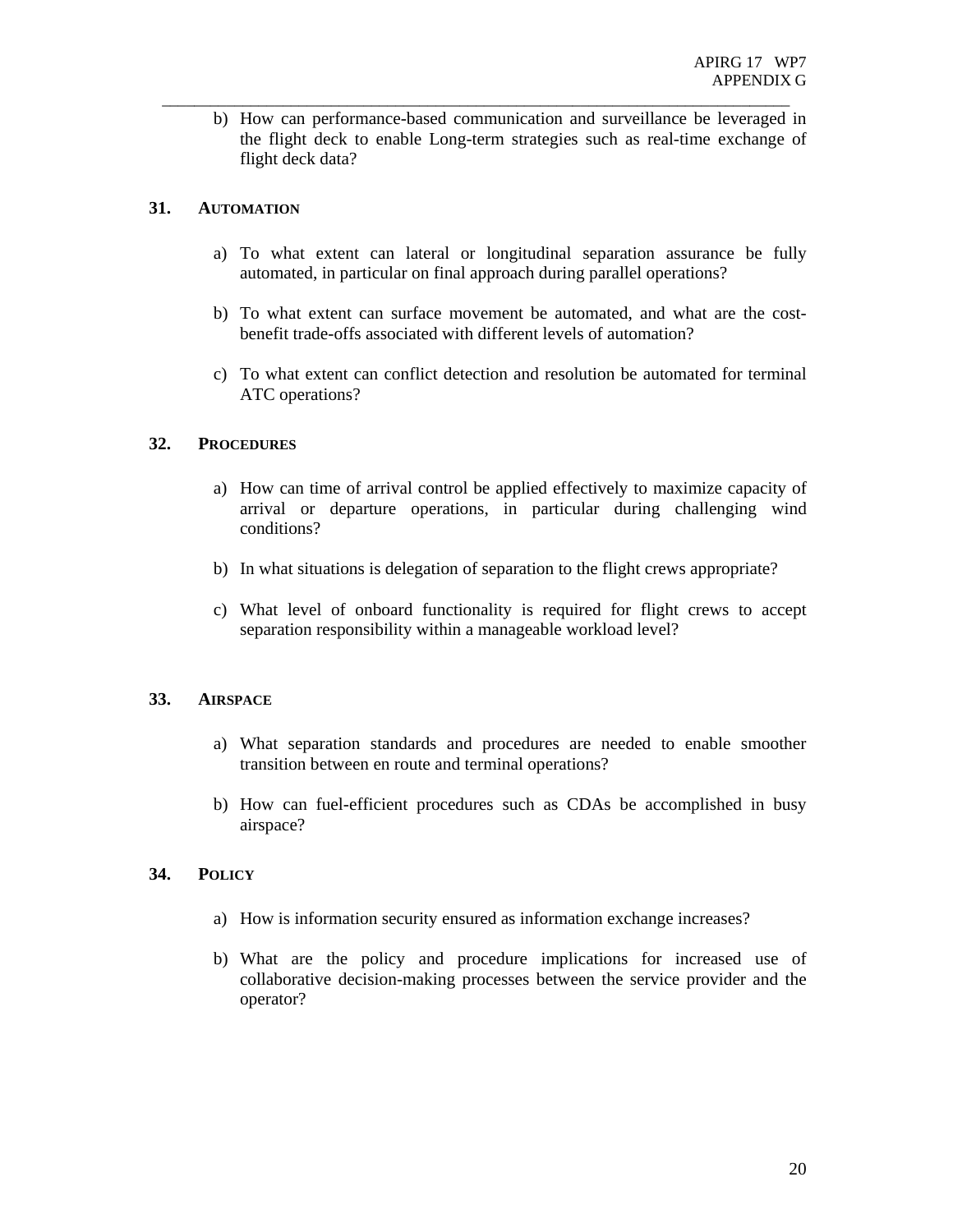34.1 The answers to these and other research questions are critical to achieving a performance-based airspace system. Lessons learned from the near-term and mid-term implementation of the Plan will help answer some of these questions. The aviation community will address others through further concept development, analysis, modeling, simulation, and field trials. As concepts mature and key solutions emerge, the community will develop more detailed implementation strategies and commitments.

\_\_\_\_\_\_\_\_\_\_\_\_\_\_\_\_\_\_\_\_\_\_\_\_\_\_\_\_\_\_\_\_\_\_\_\_\_\_\_\_\_\_\_\_\_\_\_\_\_\_\_\_\_\_\_\_\_\_\_\_\_\_\_\_\_\_\_\_\_\_\_\_\_\_\_\_\_\_

#### **35. PERIODIC REVIEW OF IMPLEMENTATION ACTIVITIES**

- 35.1 Procedures to Modify the Regional Plan
- 35.2 Whenever a need is identified for a change to this document, the Request for Change (RFC) Form (to be developed) should be completed and submitted to the ICAO Regional Offices. The Regional Offices will collate RFCs for consideration by the PBN Task Force (ATM/SAR/AIS Sub-group of APIRG).
- 35.3 When an amendment has been agreed by a meeting of the PBN Task Force, a new version of the PBN Regional Plan will be prepared, with the changes marked by an "|" in the margin, and an endnote indicating the relevant RFC, to enable a reader to note the origin of the change. If the change is in a table cell, the outside edges of the table will be highlighted. Final approval for publication of an amendment to the PBN Regional Plan will be the responsibility of APIRG.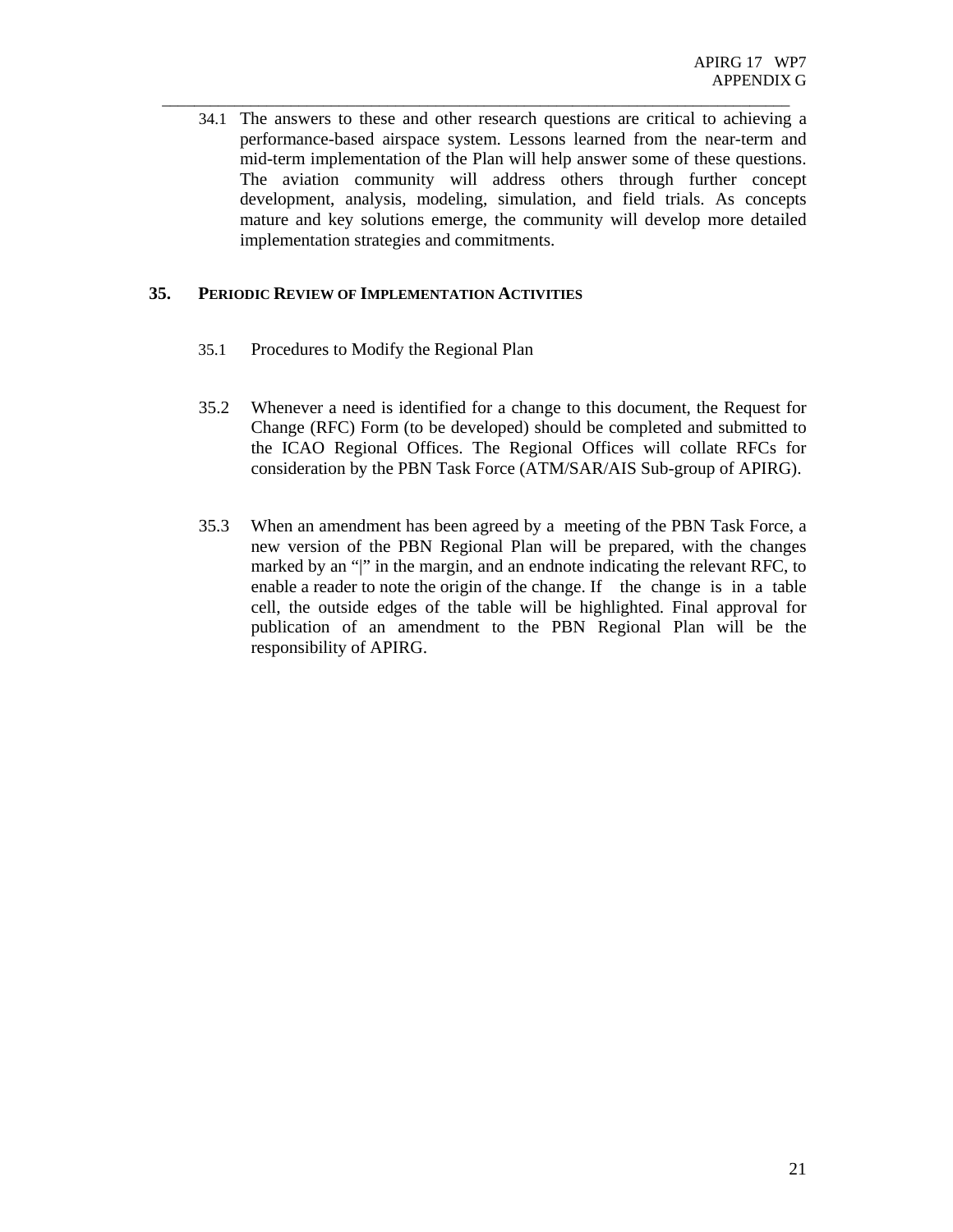## **Glossary**

| $ADS-B$       | Automatic Dependent Surveillance-Broadcast       |
|---------------|--------------------------------------------------|
| ADS-C         | Automatic Dependent Surveillance-Contract        |
| <b>ATC</b>    | Air Traffic Control                              |
| <b>CDA</b>    | <b>Continuous Descent Arrival</b>                |
| <b>CNS</b>    | Communications, Navigation, Surveillance         |
| <b>EFVS</b>   | <b>Enhanced Flight Visibility System</b>         |
| GA            | <b>General Aviation</b>                          |
| <b>GBAS</b>   | <b>Ground-Based Augmentation System</b>          |
| <b>GLS</b>    | <b>GNSS Landing System</b>                       |
| <b>GPS</b>    | <b>Global Positioning System</b>                 |
| <b>ICAO</b>   | <b>International Civil Aviation Organization</b> |
| <b>IFR</b>    | <b>Instrument Flight Rules</b>                   |
| <b>ILS</b>    | <b>Instrument Landing System</b>                 |
| <b>IMC</b>    | <b>Instrument Meteorological Conditions</b>      |
| <b>LNAV</b>   | <b>Lateral Navigation</b>                        |
| <b>LPV</b>    | Localizer Performance with Vertical Guidance     |
| <b>NAS</b>    | National Airspace System                         |
| <b>NAVAID</b> | Navigation Aid                                   |
| NM            | <b>Nautical Miles</b>                            |
| <b>PBN</b>    | Performance Based Navigation                     |
| <b>RCP</b>    | <b>Required Communications Performance</b>       |
| RF            | Radius-to-Fix                                    |
| <b>RNAV</b>   | Area Navigation                                  |
| <b>RNP</b>    | <b>Required Navigation Performance</b>           |

\_\_\_\_\_\_\_\_\_\_\_\_\_\_\_\_\_\_\_\_\_\_\_\_\_\_\_\_\_\_\_\_\_\_\_\_\_\_\_\_\_\_\_\_\_\_\_\_\_\_\_\_\_\_\_\_\_\_\_\_\_\_\_\_\_\_\_\_\_\_\_\_\_\_\_\_\_\_